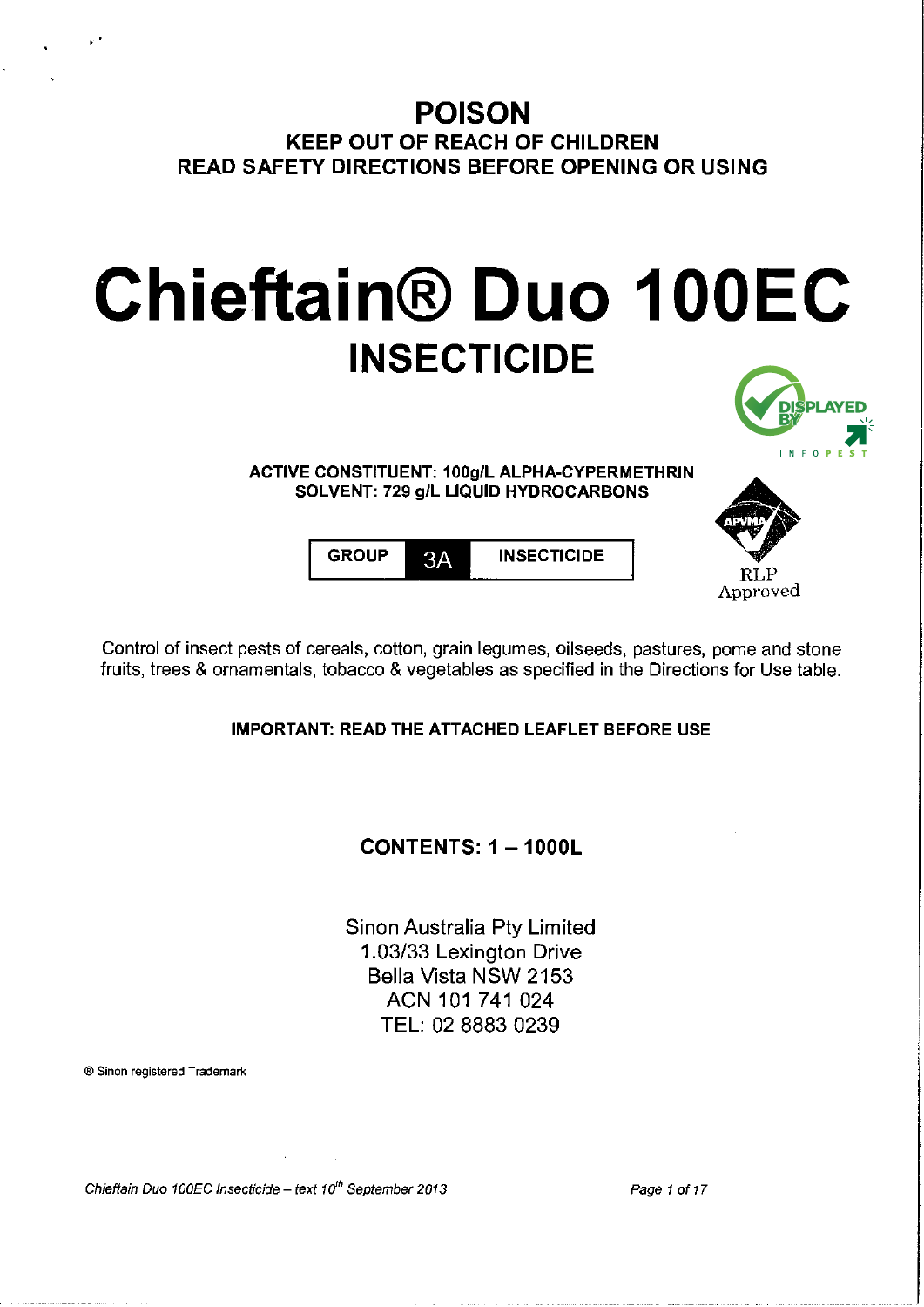# **PROTECTION OF LIVESTOCK**

Dangerous to bees. DO NOT spray on any plants in flower while bees are foraging. This product is known to have a deterrent effect on foraging bees for a short period of time after spraying. Risk to bees is reduced by spraying in the early morning and late evening when bees are not foraging.

#### **PROTECTION OF WILDLIFE , FISH , CRUSTACEANS AND ENVIRONMENT**

Dangerous to fish and aquatic invertebrates such as yabbies. DO NOT contaminate streams, rivers or waterways with the chemical or the used container. Drift and run-off from treated areas may be hazardous to fish or crustaceans in adjacent sites.

# **STORAGE AND DISPOSAL**

Store in the closed, original container, in a dry, cool, well-ventilated area out of direct sunlight. Triple or preferably pressure rinse containers before disposal. Add rinsings to spray tank. DO NOT dispose of undiluted chemicals on site.

This container can be recycled if it is clean, dry, free of visible residues and has the *drumMUSTER* logo visible. Triple or pressure rinse container for disposal. Dispose of rinsate by adding to the spray tank. Do not dispose of undiluted chemicals on site. Wash outside of the container and the cap. Store cleaned container in a sheltered place with cap removed. It will then be acceptable for recycling at any drumMUSTER collection or similar container management site. The cap should not be replaced but may be taken separately. If not recycling, break, crush or puncture and deliver empty packaging for appropriate disposal to an approved waste management facility. If an approved waste management facility is not available, bury the empty packaging 500mm below the surface in a disposal pit specifically marked and set up for this purpose, clear of waterways, desirable vegetation and tree roots, in compliance with relevant Local, State or Territory government regulations. **DO NOT** burn empty containers or product.

If not recycling, break, crush or puncture and bury empty containers in a local authority landfill. If no landfill is available, bury the containers below 500mm in a disposal pit specifically marked and set up for this purpose clear of water ways desirable vegetation and tree roots. Empty containers and product should not be burnt. If the container is a returnable/refillable type, when empty, or the contents are no longer required, return the container to the point of purchase. This type of container remains the responsibility and property of Sinon.

#### **SAFETY DIRECTIONS**

Harmful if swallowed. Will irritate the eyes and skin. Facial skin contact may cause temporary facial numbness. Avoid contact with eyes and skin. Avoid inhaling vapour or spray mist. When preparing spray wear cotton overalls buttoned to the neck and wrist and a washable hat, elbow-length PVC gloves and a face shield or goggles. If product in eyes, wash it out immediately with water. After use and before eating, drinking or smoking, wash hands, arms and face thoroughly with soap and water. After each day's use, wash gloves, face shield or goggles and contaminated clothing.

#### **FIRST AID**

If poisoning occurs, contact a doctor or Poisons Information Centre (Phone Australia: 131126). If swallowed, DO NOT induce vomiting. Give a glass of water.

# **MATERIAL SAFETY DATA SHEET**

Additional information is listed in the Material Safety Data Sheet which is available from the supplier.

#### **NOTICE TO BUYER**

Seller warrants that the product conforms to its chemical description and is reasonably fit for the purpose stated on the label when used in accordance with directions under normal conditions of use. No warranty of merchantability for a particular purpose, express or implied, extends to the use of the product contrary to label instructions, or under abnormal conditions.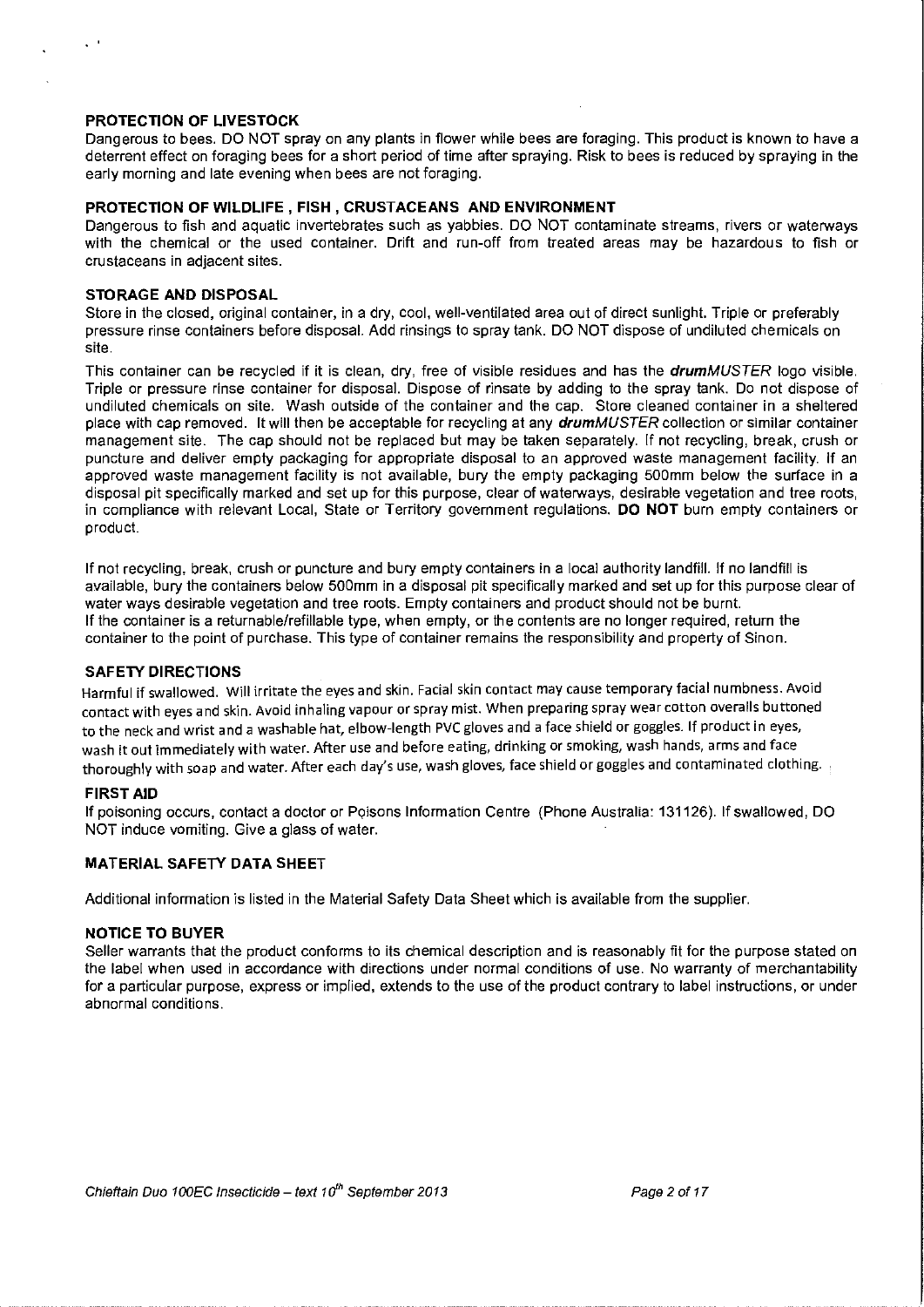| UN NO. 3082   | <b>ENVIRONMENTALLY HAZARDOUS SUBSTANCES,</b><br>LIQUID, N.O.S. (CONTAINS ALPHA- CYPERMETHRIN)<br><b>MARINE POLLUTANT</b> |
|---------------|--------------------------------------------------------------------------------------------------------------------------|
| <b>PG III</b> | <b>HAZCHEM 2W</b>                                                                                                        |



---------------------

 $\sim$   $\sim$ 



APVMA Approval No: 69532/61046 Date of Manufacture: Batch Number:

Chieftain Duo 100EC Insecticide -- text  $10^{th}$  September 2013 Page 3 of 17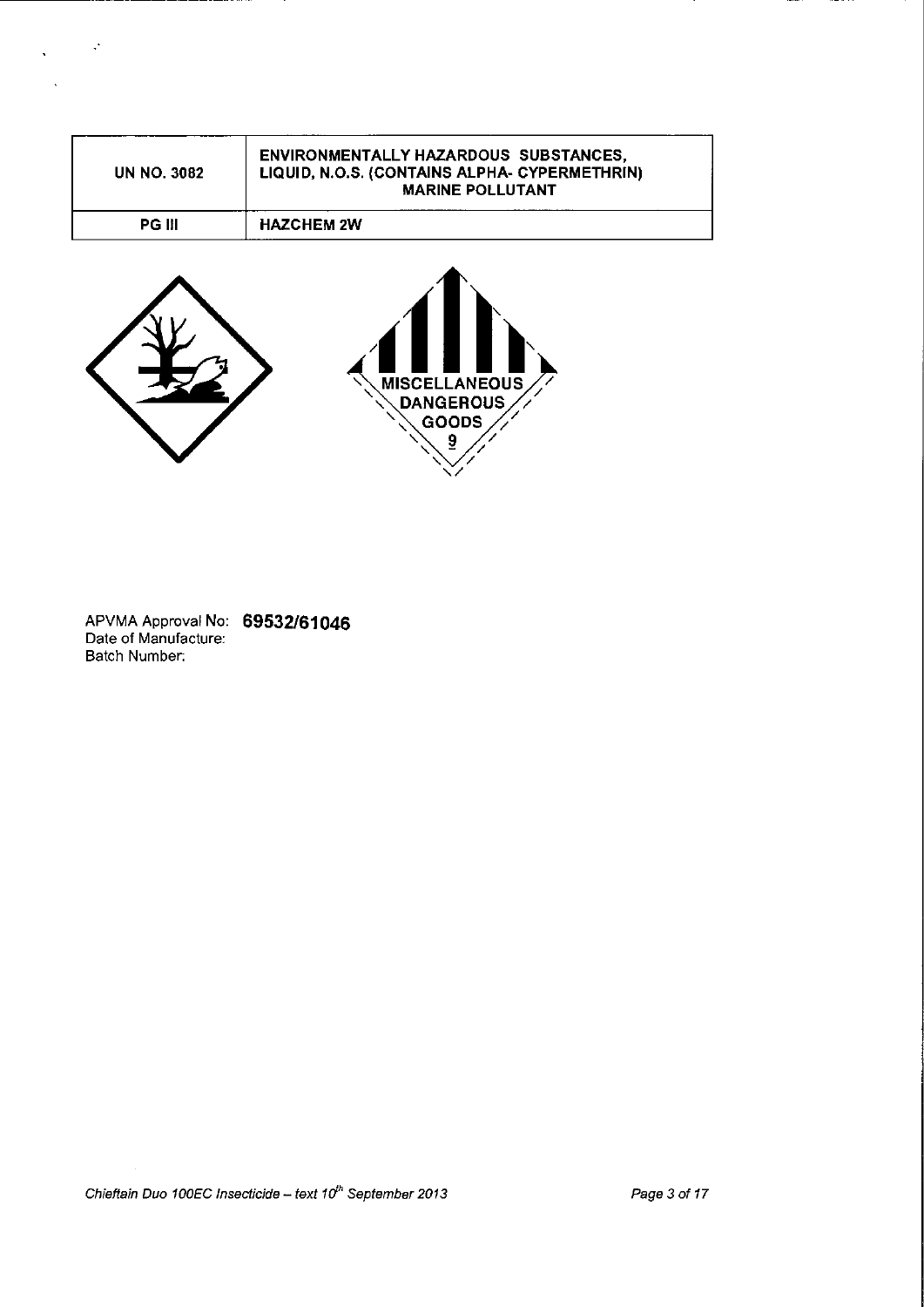# **POISON**  KEEP OUT OF REACH OF CHILDREN READ SAFETY DIRECTIONS BEFORE OPENING OR USING **Chieftain Duo1 OOEC INSECTICIDE**  ACTIVE CONSTITUENT: 100g/L ALPHA-CYPERMETHRIN

SOLVENT: 729 g/L LIQUID HYDROCARBONS

GROUP 3A INSECTICIDE

Control of insect pests of cereals, cotton, grain legumes, oilseeds, pastures, pome and stone fruits, trees & ornamentals, tobacco & vegetables as specified in the Directions for Use table.

# IMPORTANT: READ THIS LEAFLET BEFORE USING THIS PRODUCT

APVMAAPPROVAL N0:69532/61046

Sinon Australia Pty Limited 1.03/33 Lexington Drive Bella Vista NSW 2153 ACN 101 741 024 TEL: 02 8883 0239

®Sinon registered Trademark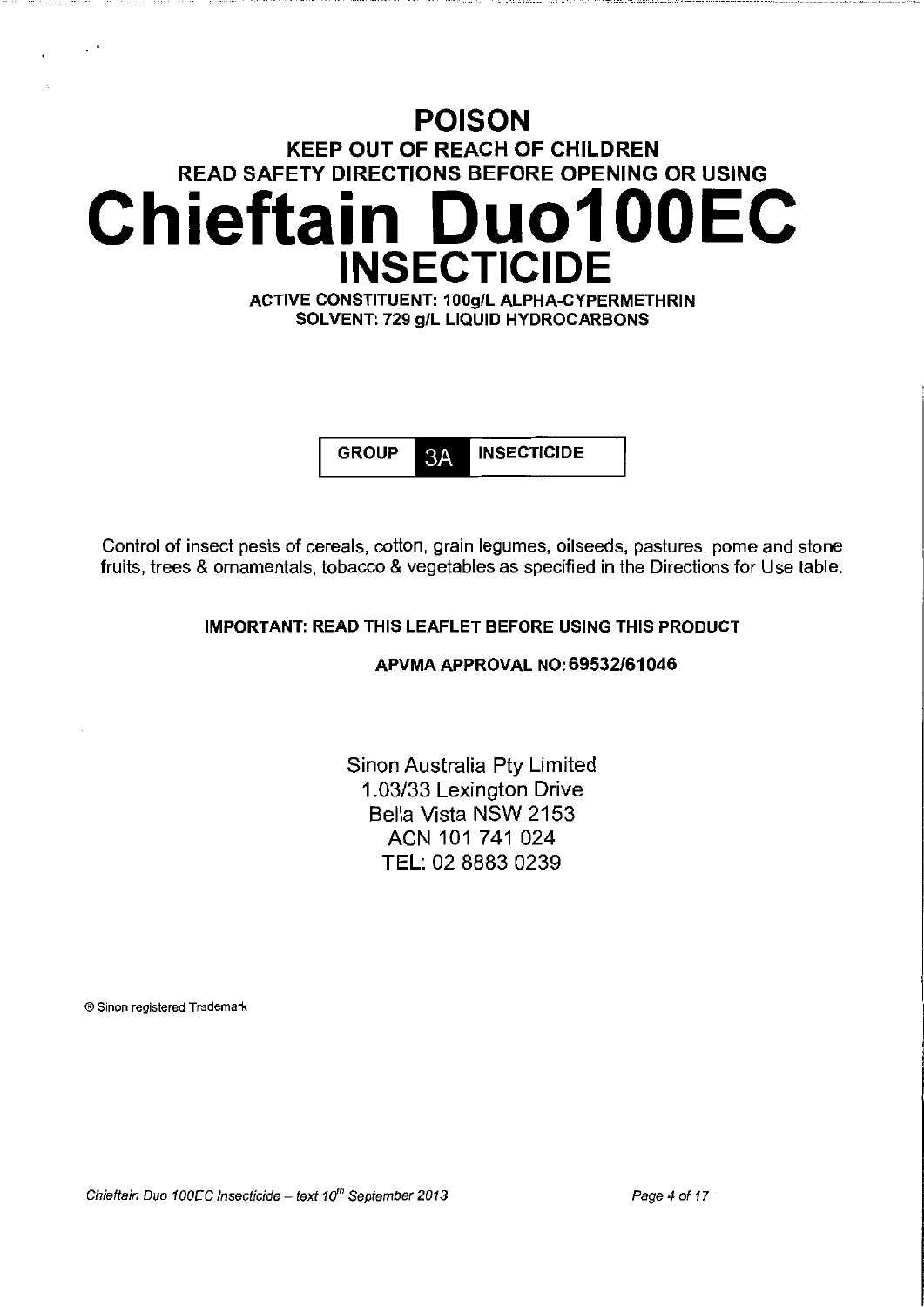# **DIRECTIONS FOR USE Restraints:** DO NOT APPLY IF RAINFALL IS EXPECTED WITHIN 6 HOURS OF APPLICATION

| <b>CROP</b>                                                | <b>PEST</b>                                                                                          | <b>STATE</b>                       | <b>RATE</b>                                           | <b>WHP</b>                            | <b>CRITICAL COMMENTS</b>                                                                                                                                                                                                                                                                                                                                                                                                                                                                                                                                                                                                                                                                                                                                                                   |
|------------------------------------------------------------|------------------------------------------------------------------------------------------------------|------------------------------------|-------------------------------------------------------|---------------------------------------|--------------------------------------------------------------------------------------------------------------------------------------------------------------------------------------------------------------------------------------------------------------------------------------------------------------------------------------------------------------------------------------------------------------------------------------------------------------------------------------------------------------------------------------------------------------------------------------------------------------------------------------------------------------------------------------------------------------------------------------------------------------------------------------------|
| Cabbages<br>Cauliflowers<br>Broccoli, Brussels<br>Sprouts, | Cabbage white butterfly<br>(Pieris rapae), Cabbage<br>moth (Plutella xylostella)<br>Helicoverpa spp. | All states                         | Low volume<br>400 mL/ha<br>High Volume                | 1 day<br>(harvest)                    | Apply when pest populations indicate. When reinfestation is continuous,<br>treatment every 7-10 days may be required. Add a non-ionic surfactant<br>at its label rates.                                                                                                                                                                                                                                                                                                                                                                                                                                                                                                                                                                                                                    |
| Kale, Kohl Rabi,<br>Chinese Cabbage,<br>Turnips            | Cluster caterpillar<br>(Spodoptera litura)                                                           | NSW, Vic,<br>WA & ACT              | 50 mL/100L<br>ULTRA LOW<br><b>VOLUME:</b><br>400mL/ha |                                       | LOW VOLUME:<br>Ground rig application: Apply in 100 to 600L water per hectare as a fine<br>spray with droplet size of 100 to 200 microns<br>For aerial application, apply in 20 to 60 L water/ha with a droplet size of<br>100 to 150 microns<br>HIGH VOLUME use a spray with a droplet size of 200 to 400 microns.<br>Apply 600 L spray mixture per hectare just after transplanting and<br>increase gradually to 1000L/ha toward maturity.<br>ULTRA LOW VOLUME: see ULV application section of this label.<br>Helicoverpa armigera In Qld and NSW - follow the application<br>directions for the pest above. Apply as required for pest incidence.<br>Thorough and frequent crop checks are essential. Preferably apply to<br>eggs. Apply to larvae only if they are less than 5mm long. |
| Canola                                                     | Native budworm<br>(Helicoverpa punctigera)                                                           | NSW, Vic,<br>SA Tas &<br>WA only   | 200 mL/ha or<br>300mL/ha                              | 21 days<br>(cutting for<br>harvest or | Do not use more than a total of 400mL/ha per season to any one crop.<br>For ULTRA LOW VOLUME use, see application section of this label.<br>Inspect the crop regularly and immediately after flowering. Apply when                                                                                                                                                                                                                                                                                                                                                                                                                                                                                                                                                                         |
|                                                            | Tobacco lopper<br>(Chrysodexis argentifera)                                                          | NSW, Tas,<br>SA& Vic<br>only       |                                                       | stock feed or<br>grazing)             | damaging pest numbers first appear on the crop and repeat if<br>necessary.<br>For aerial application, use a total volume of 30-35 L/ha and apply in<br>cooler part of the day. Use the higher rate on larvae larger than 10mm.                                                                                                                                                                                                                                                                                                                                                                                                                                                                                                                                                             |
|                                                            | Vegetable weevil<br>(Listroderes difficilis)                                                         | NSW,<br>ACT, Vic,<br>Tas, SA,      | 400 mL/ha                                             |                                       | Crops should be inspected as they merge. Border sprays are required<br>to control invading adults. Apply when cotyledons and leaves are being<br>eaten or the plant topped. Repeat as necessary.                                                                                                                                                                                                                                                                                                                                                                                                                                                                                                                                                                                           |
|                                                            | Cabbage white butterfly<br>(Pieris rapae), cabbage<br>moth (Plutella xylostella)                     | WA only                            |                                                       |                                       | Apply according to pest incidence.                                                                                                                                                                                                                                                                                                                                                                                                                                                                                                                                                                                                                                                                                                                                                         |
|                                                            | Red legged earth mite<br>(Halotydeus destructor)                                                     | All States<br>except NT<br>and Qld | 100mL/ha                                              |                                       | Pre-emergence: Apply by ground rig only. Treat infested paddocks after<br>sowing but prior to crop emergence when soil is moist. Monitor red<br>legged earth mite numbers and re-treat if necessary.<br>Do NOT apply as a ULV application.                                                                                                                                                                                                                                                                                                                                                                                                                                                                                                                                                 |
|                                                            | Red legged earth mite<br>(Halotydeus destructor),<br>blue oat mite (Penthaleus<br>major)             |                                    | 50mL/ha                                               |                                       | Apply when mite numbers reach damaging levels. Do NOT apply as<br>pre-emergence treatment. Do not use as a ULV application.                                                                                                                                                                                                                                                                                                                                                                                                                                                                                                                                                                                                                                                                |

÷.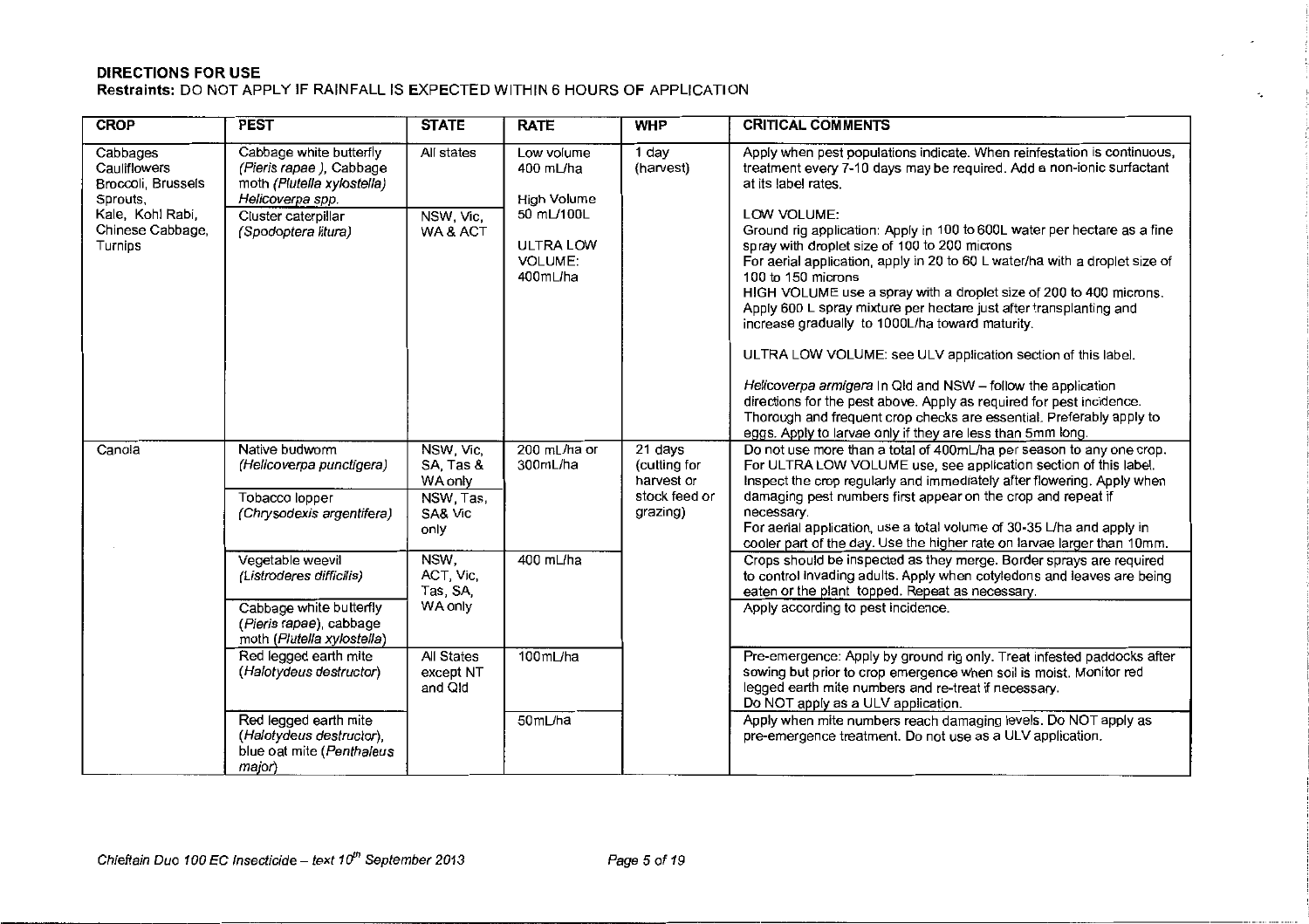| Cotton            | Qid, NSW,<br>Native budworm<br>NT&WA<br>(Helicoverpa<br>only<br>punctigera),<br>300mL/ha |                                         | 14 days<br>(harvest) | For Ultra Low Volume use see ULV application section of this label.<br>Apply as indicated by field checks using rates appropriate for the<br>infestation level determined. Application should be timed to coincide<br>with egg hatching and before larvae are in protected feeding sites.<br>Apply when there are up to 75 eggs and/or up to 5 larvae less than<br>5mm long per 100 terminals. |                                                                                                                                                                                                                                                                                                                                   |
|-------------------|------------------------------------------------------------------------------------------|-----------------------------------------|----------------------|------------------------------------------------------------------------------------------------------------------------------------------------------------------------------------------------------------------------------------------------------------------------------------------------------------------------------------------------------------------------------------------------|-----------------------------------------------------------------------------------------------------------------------------------------------------------------------------------------------------------------------------------------------------------------------------------------------------------------------------------|
|                   |                                                                                          |                                         | 400mL/ha             |                                                                                                                                                                                                                                                                                                                                                                                                | Apply when there are up to 150 eggs and/or up to 10 larvae less than<br>5mm long per 100 terminals and/or when larvae between 5 and 10mm<br>are present.                                                                                                                                                                          |
|                   |                                                                                          |                                         | 500mL/ha             |                                                                                                                                                                                                                                                                                                                                                                                                | Apply when there are up to 150 eggs and/or more than 10 larvae less<br>than 5mm long per 100 terminals and/or when larvae longer than<br>10mm are present.                                                                                                                                                                        |
|                   | Cotton bollworm<br>(Helicoverpa armigera)                                                | Qld, NSW.<br>NT&WA<br>only              |                      |                                                                                                                                                                                                                                                                                                                                                                                                | Preferably apply to eggs. Apply to larvae only if they are less than 5mm<br>long.                                                                                                                                                                                                                                                 |
|                   |                                                                                          |                                         | 300mL/ha             |                                                                                                                                                                                                                                                                                                                                                                                                | Apply when there are up to 75 eggs and/or up to 5 larvae less than<br>5mm long per 100 terminals.                                                                                                                                                                                                                                 |
|                   |                                                                                          |                                         | 400mL/ha             |                                                                                                                                                                                                                                                                                                                                                                                                | Apply when there are up to 150 eggs and/or up to 10 larvae less than<br>5mm long per 100 terminals.                                                                                                                                                                                                                               |
|                   |                                                                                          |                                         | 500mL/ha             |                                                                                                                                                                                                                                                                                                                                                                                                | Apply when there are more than 150 eggs and/or more than 10 larvae<br>less than 5mm long per 100 terminals.                                                                                                                                                                                                                       |
|                   | Rough bollworm<br>(Earias huegeli)                                                       | NSW, NT,<br>Qld, WA<br>only             | 300 or 400<br>mL/ha  |                                                                                                                                                                                                                                                                                                                                                                                                | Apply when 2 or more larvae are present per 100 bolls. It is essential to<br>detect and treat infestations in the early stages before larvae are<br>established or concealed in bolls deep in the canopy. Use the higher<br>rate if larvae greater than 10 mm are present. Best results are obtained<br>by applying at egg hatch. |
| <b>Field Peas</b> | Native budworm<br>(H. punctigera)                                                        | WA only                                 | 160mL/ha             | 4 weeks<br>(harvest)                                                                                                                                                                                                                                                                                                                                                                           | For Ultra Low Volume use, see ULV application section of this label.<br>Apply to open, less dense crops when damaging numbers of newly<br>hatched larvae first appear on the crop and repeat if necessary.                                                                                                                        |
|                   |                                                                                          | NSW, Tas,<br>Vic, Act,<br>SA&WA<br>only | $200$ or<br>300mL/ha |                                                                                                                                                                                                                                                                                                                                                                                                | Apply when damaging pest numbers first appear on the crop and repeat<br>if necessary. Use the higher rate if larvae longer than 10mm are<br>present. Best results are obtained by applying at egg hatch.                                                                                                                          |

 $\ddot{\phantom{0}}$ 

 $\epsilon$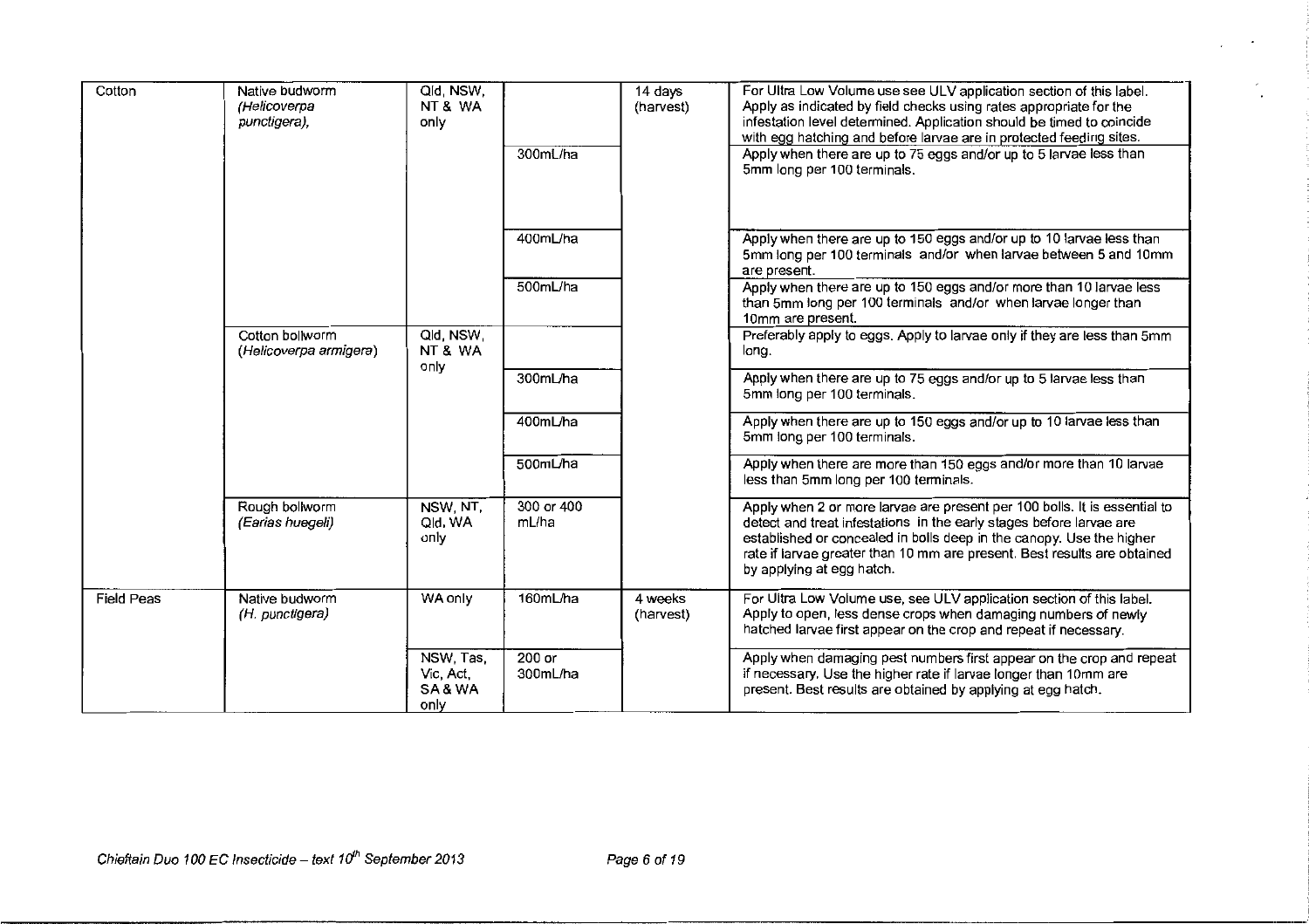| Field peas (cont)           | Pea weevil<br>(Bruchus pisorum)                                                                                                                  | NSW.<br>ACT, Vic.<br>SA&WA<br>only | $160$ or<br>200mL/ha                                 | 4 weeks<br>(harvest)  | Apply during flowering prior to egg laying when adult weevil population<br>reaches 1 or more per 25 sweeps of a sweep net. Use the higher rate<br>for longer residual protection.                                                                                                                                                                                                                                                                                                              |
|-----------------------------|--------------------------------------------------------------------------------------------------------------------------------------------------|------------------------------------|------------------------------------------------------|-----------------------|------------------------------------------------------------------------------------------------------------------------------------------------------------------------------------------------------------------------------------------------------------------------------------------------------------------------------------------------------------------------------------------------------------------------------------------------------------------------------------------------|
|                             | Cutworm (Agrostis spp.)                                                                                                                          |                                    | 75 mL/ha                                             |                       | Check emerging and establishing crops in the late afternoon and<br>evening for caterpillars crawling on the soil surface and feeding on the<br>seedlings. Apply product in late afternoon or evening.                                                                                                                                                                                                                                                                                          |
|                             | Red legged earth mite<br>(Halotydeus destructor)                                                                                                 | NSW, Vic,<br>Tas, SA &<br>WA only  | 100mL/ha                                             |                       | Pre-emergence: Apply by ground rig only. Treat infested paddocks after<br>sowing but prior to crop emergence when soil is moist. Monitor red<br>legged earth mite populations and re-treat as necessary.<br>DO NOT use as a ULV application.                                                                                                                                                                                                                                                   |
|                             | Red legged earth mite<br>(Halotydeus destructor),<br>blue oat mite (Penthaleus<br>major)                                                         |                                    | 50mL/ha                                              |                       | Apply when mite numbers reach damaging levels. Do NOT apply as<br>pre-emergence treatment. Do not use as a ULV application.                                                                                                                                                                                                                                                                                                                                                                    |
| Grapevines (non<br>bearing) | Pink cutworm (Agrostis<br>munda), apple weevil<br>(Curculio beetle)<br>(Otiorhynchus<br>cribricollis), garden<br>weevil (Phlyctinus<br>callosus) | NSW, SA,<br>Vic. Tas.<br>WA only   | 100mL/100L                                           |                       | Monitor young vines during spring and early summer and apply at the<br>first signs of leaf damage. Spray the leaves, canes and soil around<br>each vine to a diameter of 30cm.<br>70 to 80mL of dilute spray should be sufficient for each vine. If pest<br>infestation persists, a second application may be required after 3<br>weeks.                                                                                                                                                       |
| Lettuce                     | Helicoverpa spp.                                                                                                                                 | All States                         | Low volume:<br>400mL/ha<br>High volume:<br>50mL/100L | 3 days<br>(harvest)   | Thoroughly and regularly check the crop. Apply at the first sign of pest<br>activity. Preferably apply to eggs. Apply to H. armigera ONLY if larvae<br>are less than 5mm long. Repeat according to pest incidence.                                                                                                                                                                                                                                                                             |
| Linola                      | Native budworm<br>(H. punctigera)                                                                                                                | WA only                            | 160 or<br>200mL/ha                                   | 12 weeks<br>(harvest) | DO NOT apply more than a total 400mL/ha per season to any one crop.<br>For Ultra Low Volume use, see ULV application section of this label.<br>Inspect crop regularly during and immediately after flowering. Apply<br>when damaging pest numbers first appear on the crop.<br>For aerial application, apply during the cooler part of the day in a total<br>volume of 30-35L/ha. Use the higher rate if larvae longer than 10mm<br>are present. Refer to application section for water rates. |

 $\epsilon_{\rm p}$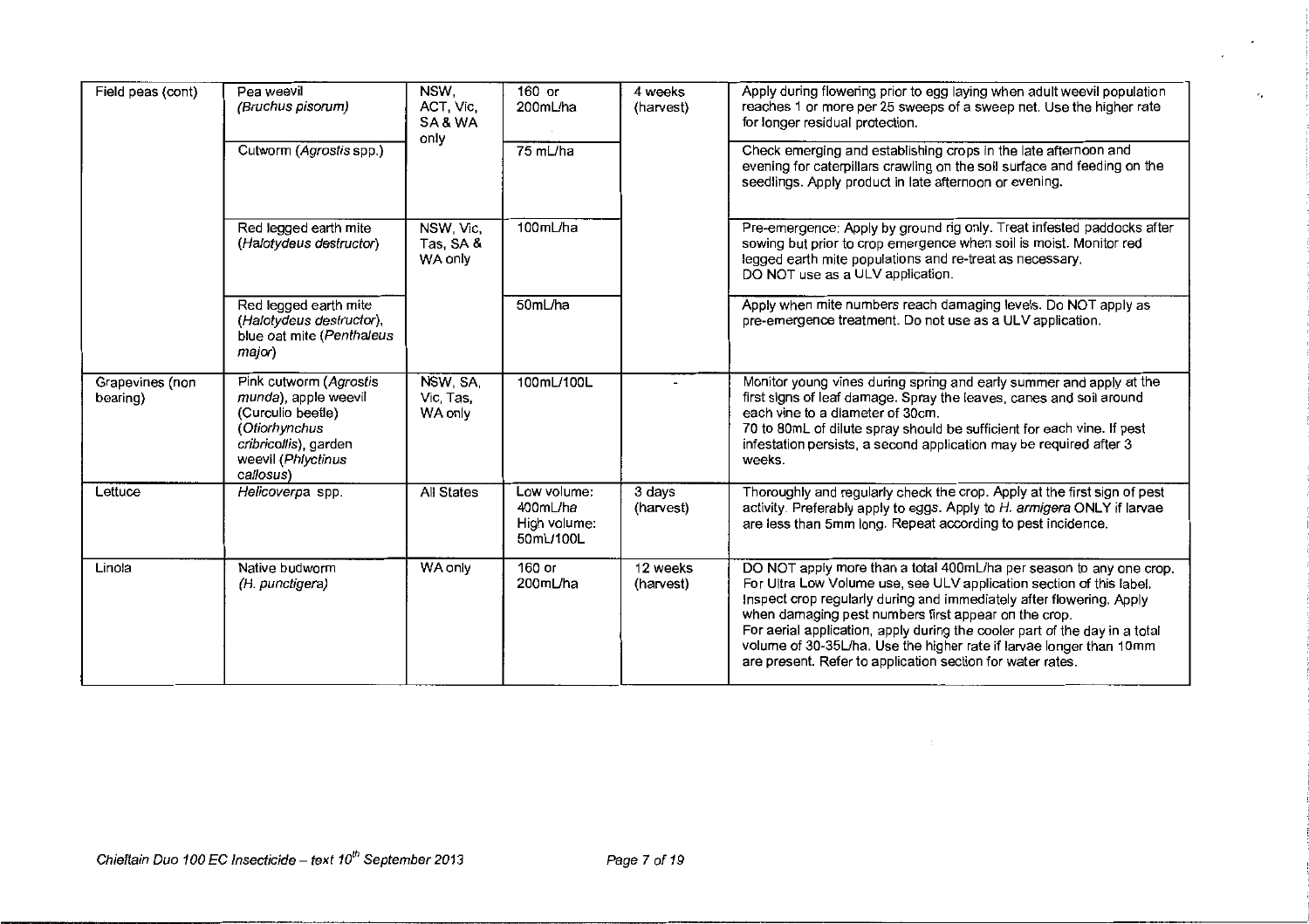| Linseed                            | Cutworms (Agrostis spp.)                                                              | NSW.<br>ACT, SA,<br>Tas only             | 75 mL/ha             | 14 days<br>(harvest)                                 | Check emerging and establishing crops in the late afternoon and<br>evening for caterpillars crawling on the soil surface and feeding on the<br>seedlings. Apply product in late afternoon or evening.                                                                                                                                                                                            |  |
|------------------------------------|---------------------------------------------------------------------------------------|------------------------------------------|----------------------|------------------------------------------------------|--------------------------------------------------------------------------------------------------------------------------------------------------------------------------------------------------------------------------------------------------------------------------------------------------------------------------------------------------------------------------------------------------|--|
|                                    | Native budworm<br>(H. punctigera)                                                     | NSW, Vic,<br>Tas, SA,<br>WA only         | $200$ or<br>300mL/ha |                                                      | For Ultra Low Volume use, see ULV application section of this label.<br>Inspect the crop regularly and immediately after flowering. Apply when<br>damaging numbers first appear on the crop and repeat if necessary.<br>Use the higher rate if larvae larger than 10 mm are present. Best results<br>will be obtained by spraying at egg hatch. Refer to application section<br>for water rates. |  |
| Lucerne (seed and<br>forage crops) | Native budworm<br>(H. punctigera)                                                     | NSW, Vic,<br>Tas, SA,<br><b>WA only</b>  | 160mL/ha             | 14 days<br>(grazing or<br>cutting for<br>stock feed) | For Ultra Low Volume use, see ULV application section of this label.<br>Do NOT apply more than one application per cut or grazing for animal<br>feed. Apply when pest populations reach economically damaging levels.<br>Apply to larvae less than 5mm in length.                                                                                                                                |  |
|                                    | Green mirid (Creontiades<br>dilutis)                                                  |                                          |                      |                                                      | Do NOT apply more than one application per cut or grazing for animal<br>feed. Apply when pest populations reach economically damaging levels.                                                                                                                                                                                                                                                    |  |
| Lupins                             | Native budworm<br>(H. punctigera)                                                     | <b>NSW</b><br>,ACT, Vic<br>& SA only     | 200 or<br>300mL/ha   | 4 Weeks<br>(harvest)                                 | DO NOT apply more than a total 600mL/ha per season to any one<br>lupin crop.<br>For Ultra Low Volume use, see ULV application section of this label.<br>Apply when damaging pest numbers first appear on the crop and<br>repeat if necessary. Use the higher rate if larvae larger than 10 mm are<br>present. Best results are obtained by spraying at egg hatch.                                |  |
|                                    |                                                                                       | WA only                                  | $120$ or<br>200mL/ha |                                                      | Spraying should be timed to precede the first visible damage to the<br>pods. Use the higher rate when the infestation is severe, or when<br>residual activity is required.                                                                                                                                                                                                                       |  |
|                                    | Cutworm (Agrostis spp.)                                                               | NSW,<br>ACT, Vic,<br>Tas, SA,<br>WA only | 75 mL/ha             |                                                      | Check emerging and establishing crops in the late afternoon and<br>evening for caterpillars crawling on the soil surface and feeding on the<br>seedlings. Apply product in late afternoon or evening.                                                                                                                                                                                            |  |
|                                    | Common armyworm<br>(Mythimna convecta),<br>Southern armyworm<br>(Persectania ewingii) | ACT, NSW<br>only                         | 240mL/ha             |                                                      | Spray in the cool of the day (late afternoon) when larvae are most<br>active.                                                                                                                                                                                                                                                                                                                    |  |

 $\bullet$ 

k,  $\cdot$ 

 $\mathcal{A}^{\mathcal{A}}$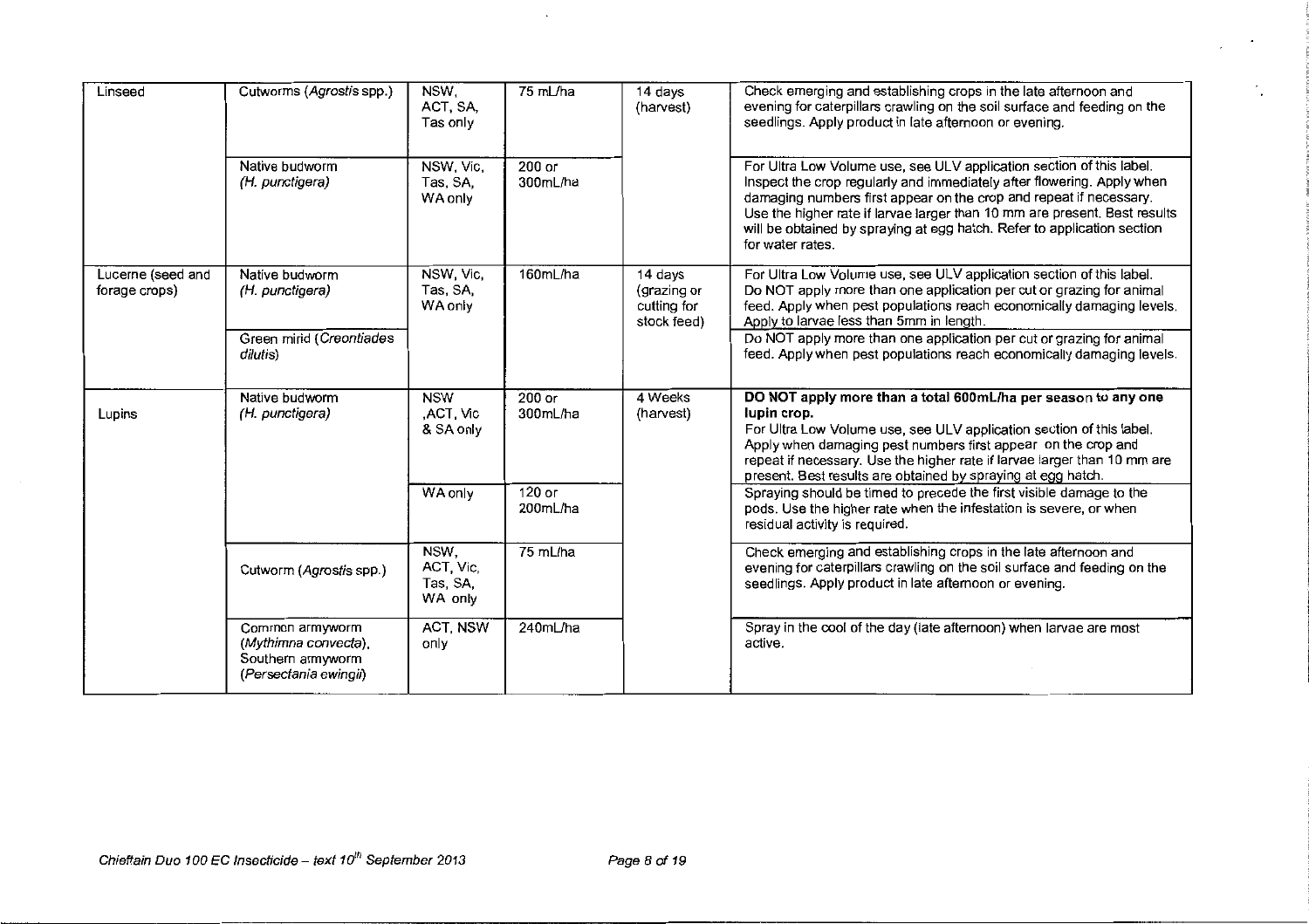| Lupins (cont.)           | Red legged earth mite<br>(Halotydeus destructor)                                         | NSW, Vic,<br>Tas, SA,<br>WA only | 100mL/ha           | 4 Weeks<br>(harvest) | Pre-emergence: Apply by ground rig only. Treat infested paddocks after<br>sowing but prior to crop emergence when soil is moist. Monitor red<br>legged earth mite numbers and re-treat if necessary.<br>Do NOT apply as a ULV application.                                                                                                                                                                                                  |
|--------------------------|------------------------------------------------------------------------------------------|----------------------------------|--------------------|----------------------|---------------------------------------------------------------------------------------------------------------------------------------------------------------------------------------------------------------------------------------------------------------------------------------------------------------------------------------------------------------------------------------------------------------------------------------------|
|                          | Red legged earth mite<br>(Halotydeus destructor),<br>blue oat mite (Penthaleus<br>major) |                                  | 50mL/ha            |                      | Apply when mite numbers reach damaging levels. Do NOT apply as<br>pre-emergence treatment. Do not use as a ULV application.                                                                                                                                                                                                                                                                                                                 |
| Maize                    | Corn earworm<br>(H. armigera)                                                            | Qld, NSW<br>ACT, Vic,<br>NT only | 300 or<br>400mL/ha | 7 days<br>(harvest)  | For Ultra Low Volume use, see ULV application section of this label.<br>Thoroughly and regularly check the crop. Apply from early silking<br>according to pest incidence. Use the higher rate if larvae longer than<br>10mm are present.<br>In Qld, NSW & NT, preferably apply to eggs or apply to larvae only if<br>they are less than 5 mm long.                                                                                          |
|                          | Native budworm<br>(H. punctigera)                                                        | All States                       | 300 or<br>400mL/ha | 7 days<br>(harvest)  | Thoroughly and regularly check the crop. Apply when the infestation<br>reaches economically damaging levels and repeat as required. Best<br>results will be obtained by applying at egg hatch. Use the higher rate if<br>larvae longer than 10mm are present.                                                                                                                                                                               |
| Beans (Mung and<br>Navy) | Native budworm<br>(H. punctigera)                                                        | Qld, NSW,<br>ACT & NT<br>only    | 300 or<br>400mL/ha | 7 days<br>(harvest)  | For Ultra Low Volume use, see ULV application section of this label.<br>Thoroughly and regularly check the crop. Small larvae are easier to kill<br>than large larvae. Apply when the number of larvae feeding on flowers<br>or pods reaches 1 to 2 per metre of row. Repeat as required. Best<br>results will be obtained by applying at egg hatch. Use the higher rate if<br>larvae longer than 10mm are present or when canopy is dense. |
|                          | Corn earworm<br>(H. armigera)                                                            |                                  |                    |                      | Thoroughly and regularly check the crop. Apply when the infestations<br>reach economically damaging levels and repeat as required. Preferably<br>apply to eggs. In NSW & Qid, apply to larvae only if they are less than<br>5mm long. Use the higher rate when pest pressure is high.                                                                                                                                                       |

 $\ddot{\phantom{a}}$  .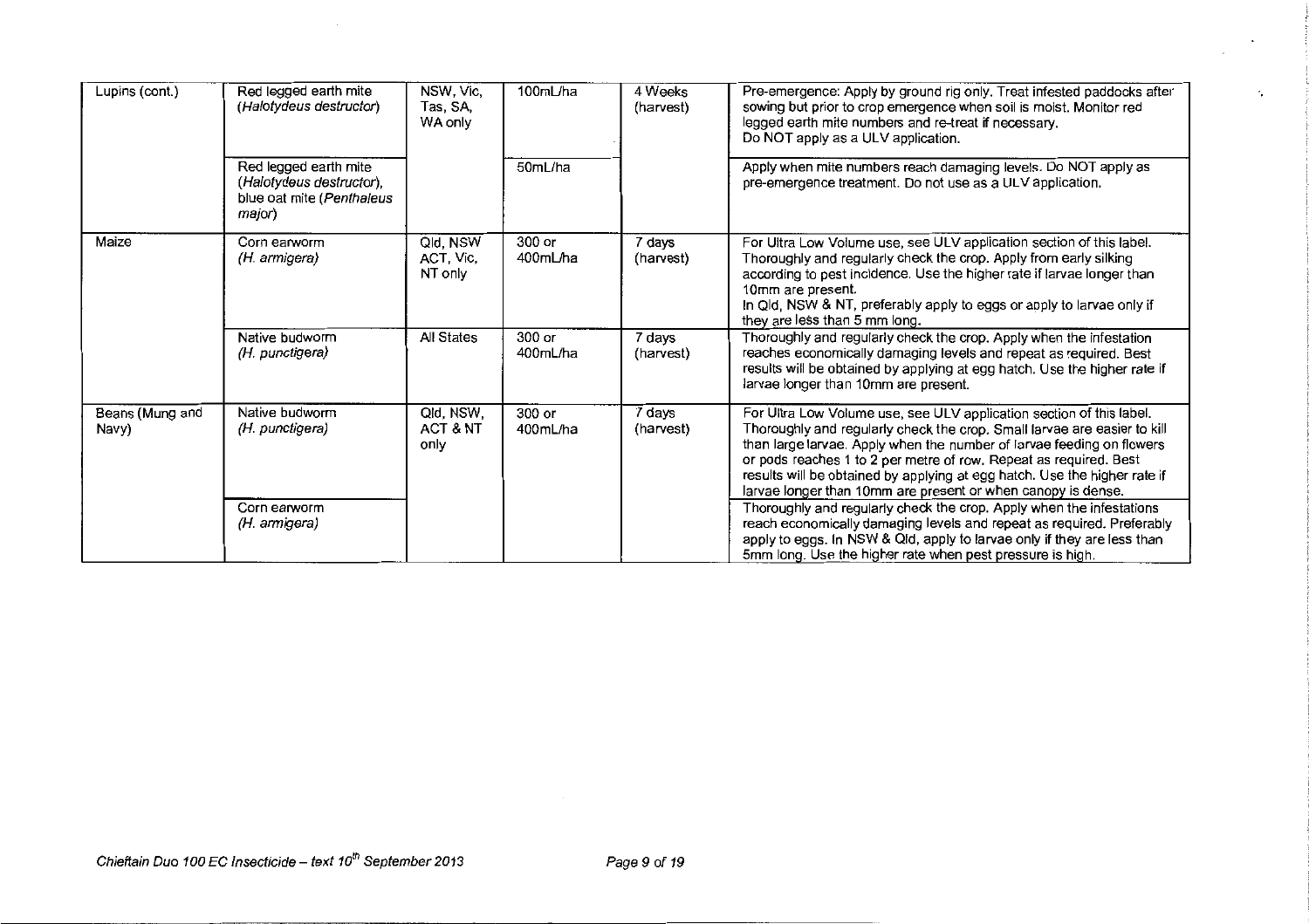| Pastures (legume<br>and grass based<br>pastures) | Wingless grasshoppers<br>(Phaulacridium vittatum)                                        | All States                               | 160mL/ha            | 3 days<br>(grazing)<br>14 days (cut<br>for<br>stockfeed) | Do NOT apply more than a total of 320mL/ha per season.<br>For Ultra Low Volume use, see ULV application section of this label.<br>Apply to infested areas and repeat as necessary. Spraying is most<br>effective on newly emerged hoppers before they begin dispersing.<br>Spray in the warmer parts of the day when hoppers are exposed. Later<br>sprays should be applied before the start of egg laying. Good coverage<br>is essential.                                                                                                                                                                                                                                                                                                                                                           |
|--------------------------------------------------|------------------------------------------------------------------------------------------|------------------------------------------|---------------------|----------------------------------------------------------|------------------------------------------------------------------------------------------------------------------------------------------------------------------------------------------------------------------------------------------------------------------------------------------------------------------------------------------------------------------------------------------------------------------------------------------------------------------------------------------------------------------------------------------------------------------------------------------------------------------------------------------------------------------------------------------------------------------------------------------------------------------------------------------------------|
|                                                  | Brown pasture looper<br>(Ciampa arietaria)                                               | NSW, Vic,<br>Tas, SA &<br>WA only        | 50mL/ha             |                                                          | Apply when pest population reaches a commercially damaging level.                                                                                                                                                                                                                                                                                                                                                                                                                                                                                                                                                                                                                                                                                                                                    |
|                                                  | Blackheaded pasture<br>cockchafer (Aphodius<br>tasmaniae)                                | NSW, Vic,<br>Tas, SA<br>only             | 100mL/ha            |                                                          | Spraying is most effective when larvae are detected and treated early.<br>Suspect paddocks should be dug after the first substantial rain in<br>April/May and inspected to ensure grubs are present in sufficient<br>numbers to warrant treatment. Spraying after June will give poorer<br>results.                                                                                                                                                                                                                                                                                                                                                                                                                                                                                                  |
|                                                  | Red legged earth mite<br>(Halotydeus destructor)                                         | NSW,<br>ACT, Vic,<br>Tas, SA,<br>WA only | 100mL/ha            |                                                          | Pre-emergence: Apply by ground rig only. Treat infested paddocks after<br>sowing but prior to crop emergence when soil is moist. Monitor red<br>legged earth mite numbers and re-treat if necessary.<br>Do NOT apply as a ULV application.                                                                                                                                                                                                                                                                                                                                                                                                                                                                                                                                                           |
|                                                  | Red legged earth mite<br>(Halotydeus destructor),<br>blue oat mite (Penthalous<br>major) |                                          | 50mL/ha             |                                                          | Apply when mite numbers reach damaging levels. Do not use as a ULV<br>application.<br>Autumn/winter:<br>Apply 4 to 7 weeks after the opening rains in late autumn/early winter<br>when RLEM are present (2-3 weeks after egg hatch occurs). This<br>product is rainfast after spray deposits have dried on the leaf surface.<br>This product can be mixed with herbicides used for winter cleaning of<br>sub-clover pastures. See the "compatibility" section of this label.<br>Spring:<br>If RLEM/BOM numbers increase in the spring, spray when damage is<br>observed and again before diapause egg production begins. This<br>product can be mixed with herbicides used for spray topping pastures.<br>See the "compatibility" section of this label.<br>Do NOT use as a pre-emergence treatment. |
| Pome fruit:<br>Apples, pears                     | Apple weevil<br>(Otiorhynchus cribricollis)<br>Garden weevil<br>(Phlyctinus callosus)    | NSW, Vic,<br>SA, WA<br>only              | 100mL/100L<br>water | 14 days<br>(harvest)                                     | Spray approximately 1-2 litres of solution onto the crotch, trunk and the<br>soil at the base of each tree at peak weevil emergence. This usually<br>occurs in late October - late November for garden weevil, and late<br>November - mid December for apple weevil. Monitor weevil emergence<br>using a single sided cardboard trunk band. Continue monitoring after<br>spraying as a second spray may be needed 3-4 weeks later.                                                                                                                                                                                                                                                                                                                                                                   |

г.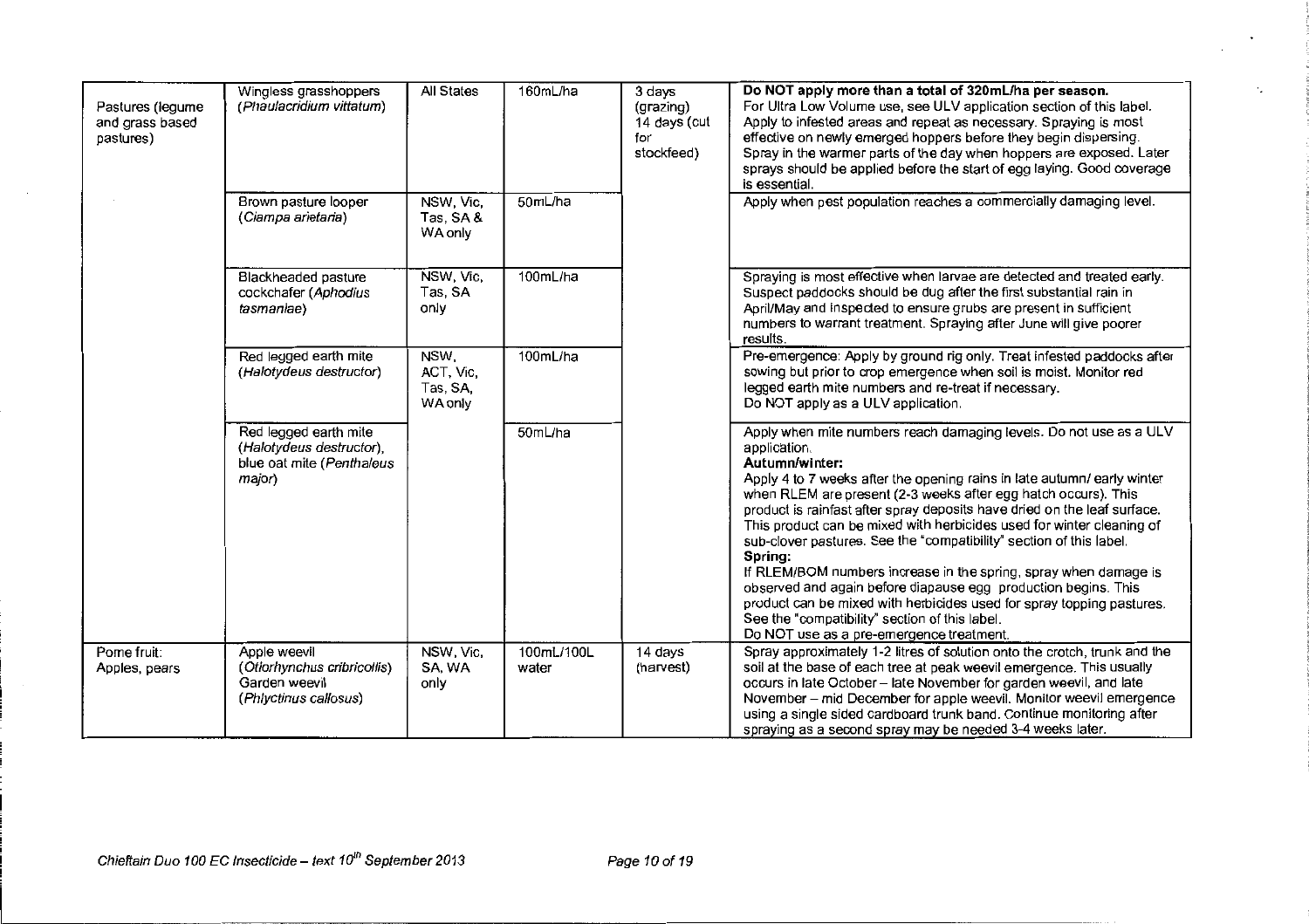| Rice (both aerial<br>and drill sown)                       | Common armyworm<br>(Mythimna convecta)                                                | NSW only                          | 200mL/ha              | 7 days                 | Do NOT apply more than a total of 400mL/ha per season to any<br>one crop.<br>Inspect crops regularly for the presence of grubs from flowering<br>onwards. Apply when rice-damaging pest numbers first appear. Apply<br>by aircraft in 20-30 litres of water per hectare to drained fields only.<br>Spray in the cool of the day (early morning or late afternoon) when<br>larvae are most active. Monitor crops closely and re-treat if necessary.<br>Poor control may occur in crops that have lodged. See application<br>section for correct water rates.                                                                              |
|------------------------------------------------------------|---------------------------------------------------------------------------------------|-----------------------------------|-----------------------|------------------------|------------------------------------------------------------------------------------------------------------------------------------------------------------------------------------------------------------------------------------------------------------------------------------------------------------------------------------------------------------------------------------------------------------------------------------------------------------------------------------------------------------------------------------------------------------------------------------------------------------------------------------------|
| Soybeans                                                   | Native budworm<br>(H. punctigera)<br>Corn earworm<br>(H. armigera)                    | Qld, NSW,<br>WA, ACT<br>& NT only | 300 or<br>400mL/ha    | 7 days                 | For Ultra Low Volume use, see ULV application section of this label.<br>Thoroughly and regularly check the crop. Apply when flower or pod<br>feeding numbers reach 1-2 per metre of row. Repeat as required. Use<br>the higher rate if larvae longer than 10mm are present. Best results are<br>obtained by applying at egg hatch.<br>Thoroughly and regularly check the crop. Apply when the numbers are<br>sufficient to cause economic damage. Preferably apply to eggs. In NSW<br>and Qld, apply to larvae only if they are less than 5mm long. Repeat as                                                                            |
|                                                            |                                                                                       |                                   |                       |                        | required. Use the higher rate when pest pressure is high.                                                                                                                                                                                                                                                                                                                                                                                                                                                                                                                                                                                |
| Stone fruit:<br>Apricots,<br>nectarines,<br>peaches, plums | Apple weevil<br>(Otiorhynchus cribricollis)<br>Garden weevil<br>(Phiyctinus callosus) | WA only                           | 100mL/100L<br>water   | $14$ days<br>(harvest) | Spray approximately 1-2 litres of solution onto the crotch, trunk and the<br>soil at the base of each tree at peak weevil emergence. This usually<br>occurs in late October - late November for garden weevil, and late<br>November - mid December for apple weevil. Monitor weevil emergence<br>using a single sided cardboard trunk band. Continue monitoring after<br>spraying as a second spray may be needed 3-4 weeks later.                                                                                                                                                                                                       |
| Sorghum                                                    | Native budworm<br>(H. punctigera),<br>Corn earworm<br>(H. armigera)                   | Qld, NSW,<br>ACT & NT<br>only     | 300 or 400<br>$L$ /ha | 7 days<br>(harvest)    | For Ultra Low Volume use, see ULV application section of this label.<br>Crop checking should commence when the head emerges from the<br>boot and continue at daily intervals until the end of flowering for midge<br>and at weekly intervals until maturity for H. armigera.<br>DO NOT apply to tight headed varieties. Apply when there are 2 or<br>more actively feeding larvae per head, or when numbers are sufficient<br>to cause economic damage. Use the higher rate if longer residual<br>control is required. Preferably apply to eggs. Apply to H. armigera<br>larvae only if they are less than 5mm long. Repeat as required. |
|                                                            | Sorghum midge<br>(Contarinia sorghicola)                                              |                                   | $100$ or<br>200mL/ha  |                        | Apply when midge numbers reach 1 -2 per head, from head emergence<br>to completion of flowering. Repeat as required. Use the higher rate for<br>longer residual protection.                                                                                                                                                                                                                                                                                                                                                                                                                                                              |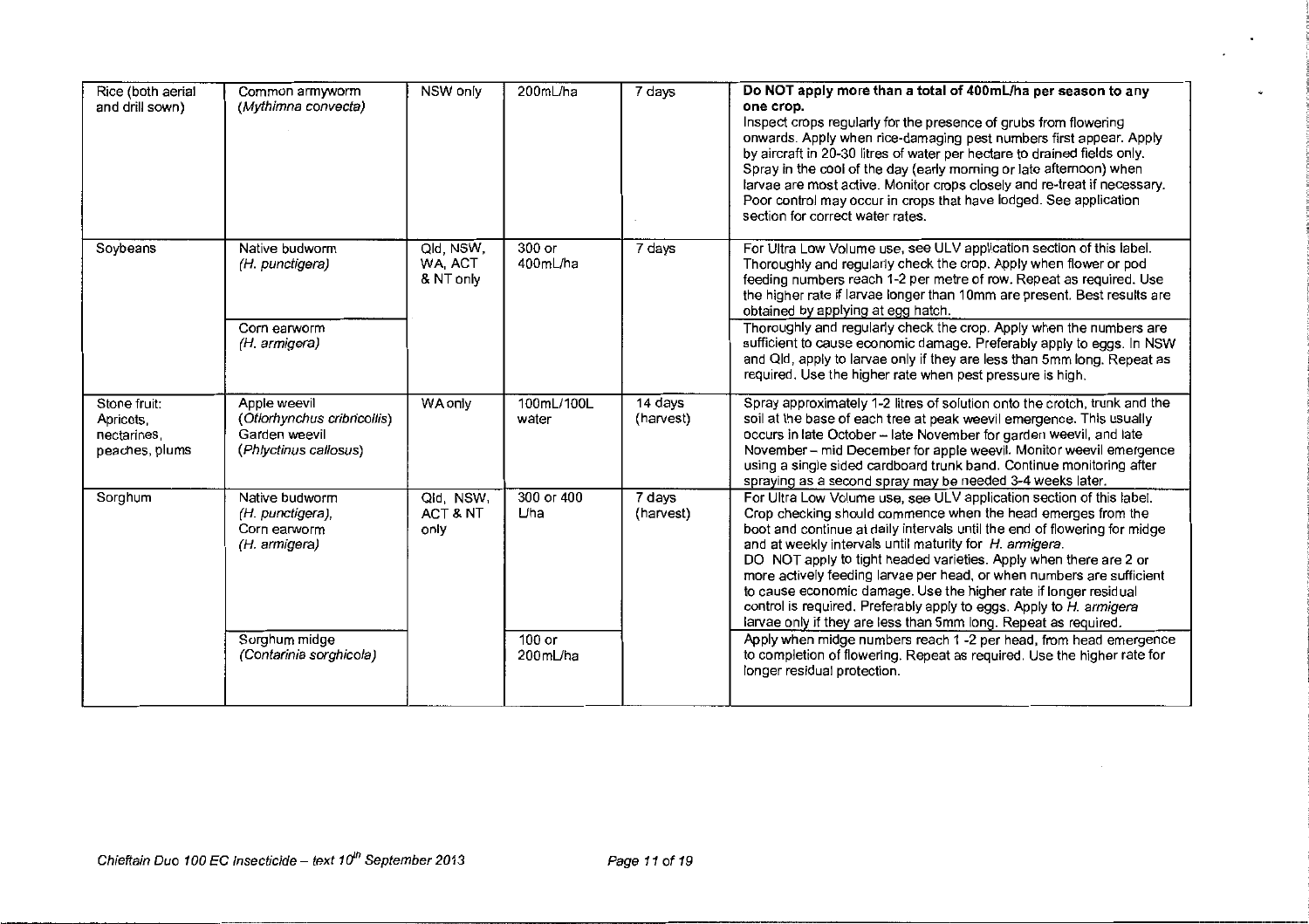| <b>Sunflowers</b> | Native budworm<br>(H. punctigera),                                                 | Qld, NSW,<br>Vic, ACT &<br>NT only | 300 or<br>400mL/ha | 21 days<br>(harvest) | TO PROTECT BEES and ensure adequate pollination, application<br>during flowering should be avoided. If application is necessary at<br>flowering, apply early morning or late afternoon when bees are not<br>actively foraging.<br>For Ultra Low Volume use, see ULV application section of this label.<br>Crop checking should be aimed to detect larvae as they hatch. Small<br>larvae are easier to kill than large larvae. Apply when an average of 2-3<br>larvae are present per head or when economic damage is occurring.<br>Repeat as required. Apply before the heads turn downwards to ensure<br>adequate coverage.<br>Use the higher rate when larvae larger than 10 mm are present. Best<br>results will be obtained by applying at egg hatch. |
|-------------------|------------------------------------------------------------------------------------|------------------------------------|--------------------|----------------------|-----------------------------------------------------------------------------------------------------------------------------------------------------------------------------------------------------------------------------------------------------------------------------------------------------------------------------------------------------------------------------------------------------------------------------------------------------------------------------------------------------------------------------------------------------------------------------------------------------------------------------------------------------------------------------------------------------------------------------------------------------------|
|                   | Corn earworm<br>(H. armigera)                                                      |                                    |                    |                      | Thoroughly and regularly check the crop. Apply when numbers are<br>sufficient to cause economic damage. Preferably apply to eggs. In NSW<br>and Qld apply to larvae only if they are less than 5 mm long, repeat as<br>required. Use the higher rate under heavy pest pressure.                                                                                                                                                                                                                                                                                                                                                                                                                                                                           |
|                   | Grey cluster bug<br>(Nysius clevelandensis),<br>Rutherglen bug<br>(Nysius vinitor) |                                    |                    |                      | Apply from budding when adult numbers per plant reach 10-15 in<br>dryland crops and 20-25 in irrigated crops. After flowering apply when<br>adult numbers on the face of heads reaches 20-25. Repeat as required.<br>The higher rate should be used when numbers are very high.                                                                                                                                                                                                                                                                                                                                                                                                                                                                           |
|                   | Rutherglen bug<br>(Nysius vinitor)                                                 | Vic, Tas,<br>WA only               | 250mL/ha           |                      | Apply from budding when adult numbers per plant reach 10-15 in<br>dryland crops and 20-25 in irrigated crops. After flowering apply when<br>adult numbers on the face of heads each 20-25. Repeat as required.                                                                                                                                                                                                                                                                                                                                                                                                                                                                                                                                            |
| Sweet corn        | Native budworm<br>H. punctigera),<br>Corn earworm<br>(H. armigera)                 | <b>All States</b>                  | 300 or<br>400mL/ha | 7 days<br>(harvest)  | For Ultra Low Volume use, see ULV application section of this label.<br>Thoroughly and regularly check the crop. Cob damage tolerated is<br>variable according to market requirements. For fresh market corn spray<br>at tassel emergence then at intervals of 5-8 days until silks wither. For<br>processing corn and maize apply at early silking.<br>Larvae in protected feeding sites within the cob are not effectively<br>controlled. Apply before this situation occurs. Best results will be<br>obtained by applying at egg hatch.<br>Use the higher rate if larvae larger than 10 mm are present.<br>To help contain pyrethroid resistance in Helicoverpa armigera in<br>summer crops, do NOT apply to corn earworm longer than 5mm.             |

 $\sim$ 

 $\epsilon$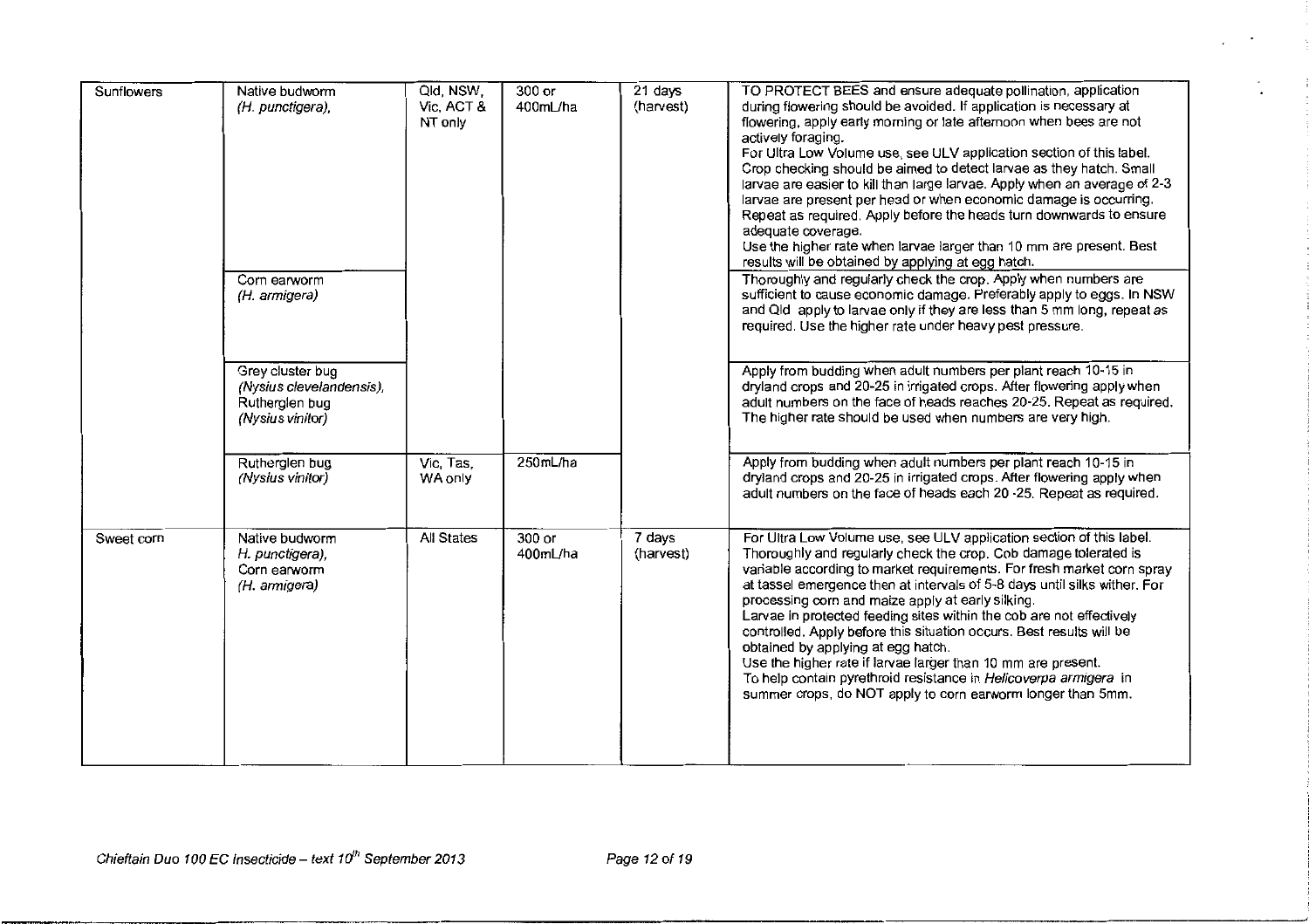| Tobacco                        | Native budworm<br>(Helicoverpa punctigera)<br>Tobacco budworm (H.<br>armigera)                                                                                                                                                                                                                                                                           | Vic only                                      | $30$ or<br>40mL/100L                                                                                                                                                                                                                                                                                                                                                                                                                        | 7 days<br>(harvest) | Apply from just after transplanting on a 7 to 10 day schedule, according<br>to pest incidence. Apply as a medium to fine spray using hollow and/or<br>solid cone nozzles. The spray volume should be gradually increased as<br>the plants grow, from 200L/ha just after transplanting to 1000L/ha at<br>maturity. Use the higher rate when larvae longer than 10mm are<br>present or when egg laying is intense. |
|--------------------------------|----------------------------------------------------------------------------------------------------------------------------------------------------------------------------------------------------------------------------------------------------------------------------------------------------------------------------------------------------------|-----------------------------------------------|---------------------------------------------------------------------------------------------------------------------------------------------------------------------------------------------------------------------------------------------------------------------------------------------------------------------------------------------------------------------------------------------------------------------------------------------|---------------------|------------------------------------------------------------------------------------------------------------------------------------------------------------------------------------------------------------------------------------------------------------------------------------------------------------------------------------------------------------------------------------------------------------------|
| Tomatoes (bush<br>and trellis) | <b>All States</b><br>UTLRA LOW<br>Native budworm (H.<br>VOLUME:<br>punctrigera)<br>300 OR<br>400mL/ha<br>Vic, Tas,<br>Tomato grub (H.<br>LOW<br>SA, WA<br>armigera)<br>VOLUME:<br>only<br>200, 300 or<br>400mL/ha<br><b>HIGH</b><br>Cluster caterpillar<br>Qid, NSW,<br>VOLUME:<br>ACT, WA,<br>(Spodoptera litura)<br>$20,30$ or<br>NT only<br>50mL/100L | 1 day<br>(harvest)                            | Do NOT apply to trellis tomatoes by aircraft.<br>Apply on a 7 day schedule while pests are active. Use the middle rate<br>when pest activity is high and/or larvae between 10 and 20mm in length<br>are present. Use the highest rate when larvae longer than 20mm are<br>present and/or when interruption of the schedule enables a very severe<br>infestation to develop.<br>ULTRA LOW VOLUME: see ULV application section of this label. |                     |                                                                                                                                                                                                                                                                                                                                                                                                                  |
|                                |                                                                                                                                                                                                                                                                                                                                                          |                                               | LOW VOLUME:<br>By ground rig: apply in 100 to 400L of water per hectare as a fine spray.<br>By aircraft: apply in a minimum of 10L of water per hectare as a fine<br>spray of 100 to 150 microns VMD.<br>HIGH VOLUME: Apply as a medium to fine spray. Gradually increase<br>the spray volume as the plants grow, from 200L/ha just after<br>transplanting establishment to 1000L/ha at maturity.                                           |                     |                                                                                                                                                                                                                                                                                                                                                                                                                  |
|                                | Tomato grub (H.<br>armigera)                                                                                                                                                                                                                                                                                                                             | Qld, NT,<br>NSW only                          | UTLRA LOW<br><b>VOLUME:</b><br>300 mL/ha<br>LOW<br><b>VOLUME:</b><br>300mL/ha<br><b>HIGH</b><br>VOLUME:<br>30mL/100L                                                                                                                                                                                                                                                                                                                        |                     | Thoroughly check the crop the crop at 2-3 day intervals from<br>transplanting/emergence. Apply according to incidence. Preferably<br>apply to eggs. Apply to larvae only if they are less than 5mm long.<br>Apply using the methods described for native budworm above.                                                                                                                                          |
|                                | Plague thrips (Thrips<br><i>imaginis</i> )                                                                                                                                                                                                                                                                                                               | Qld, NSW,<br>ACT, Vic,<br>Tas, WA,<br>NT only | UTLRA LOW<br>VOLUME:<br>130mL/ha<br>LOW<br>VOLUME:<br>130mL/ha<br><b>HIGH</b><br><b>VOLUME:</b><br>18mL/100L                                                                                                                                                                                                                                                                                                                                |                     | The crop should be frequently checked when it is flowering for the<br>presence of the pest. Apply when the infestation reaches an<br>economically damaging level using the application methods as<br>described above.                                                                                                                                                                                            |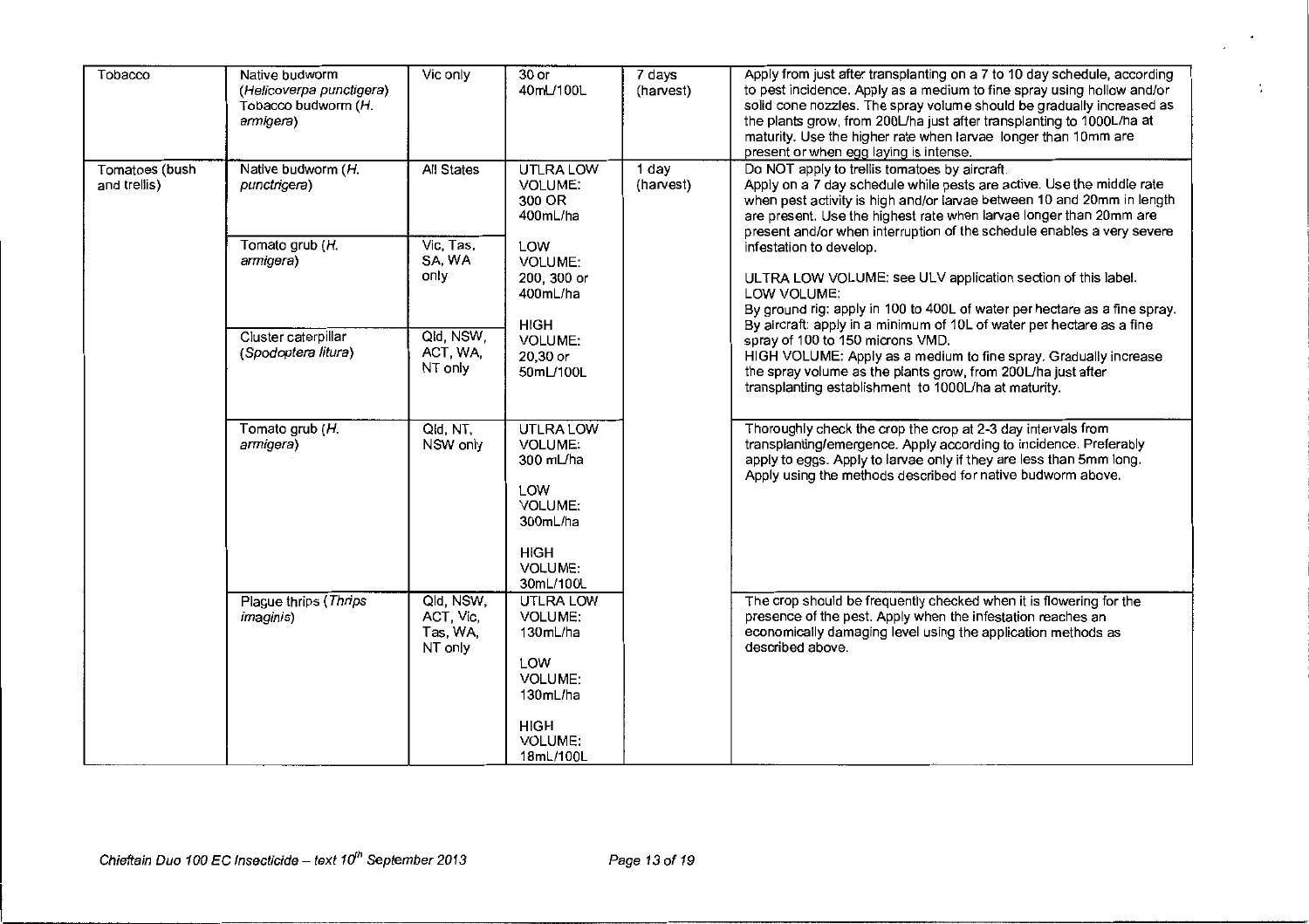| Winter cereals | Cutworms<br>(Agrotis spp.)                                                               | NSW. ACT.<br>Vic, SA, WA<br>only      | 75mL/ha        | 7 days<br>(harvest)<br>14 days<br>(stubble<br>grazing) | Do NOT apply more than a total of 540 mL/ha per season to any one crop.<br>For Ultra Low Volume use, see ULV application section of this label.<br>Check emerging and establishing crops in the late afternoon and evening for<br>caterpillars crawling on the soil surface and feeding on the seedlings. Spray in<br>the late afternoon or evening.                                                                                                                                                                                                           |
|----------------|------------------------------------------------------------------------------------------|---------------------------------------|----------------|--------------------------------------------------------|----------------------------------------------------------------------------------------------------------------------------------------------------------------------------------------------------------------------------------------------------------------------------------------------------------------------------------------------------------------------------------------------------------------------------------------------------------------------------------------------------------------------------------------------------------------|
|                |                                                                                          | Qid only                              | 75 or 150mL/ha |                                                        | In Qld use the higher rate when the infestation is severe, or when the larvae are<br>larger than 10 mm long, or when the residual activity is required.                                                                                                                                                                                                                                                                                                                                                                                                        |
|                | Pasture Webworm<br>(Hednota spp.)                                                        | NSW, Vic,<br>SA, WA only              | 75mL/ha        |                                                        | Do NOT use as a ULV application.<br>Pre-planting: May be applied pre-planting with knockdown herbicides. Apply from<br>the last week of May when larvae have emerged. Do NOT apply to dense<br>pasture. All pasture should be closely grazed prior to application to ensure<br>adequate spray penetration. Apply in a minimum of 100L of water per hectare.<br>Apply at first sign of pest infestation. Repeat as necessary.<br>Post Crop Emergence: Inspect crop regularly from emergence and apply at the<br>fist sign of pest activity. Repeat as required. |
|                | Red legged earth mite<br>(Halotydeus destructor)                                         | NSW, ACT,<br>Vic, Tas,<br>SA, WA only | 100mL/ha       |                                                        | Pre-emergence: Apply by ground rig only. Treat infested paddocks after sowing<br>but prior to crop emergence when soil is moist. Monitor red legged earth mite<br>numbers and re-treat if necessary.<br>Do NOT apply as a ULV application.                                                                                                                                                                                                                                                                                                                     |
|                | Red legged earth mite<br>(Halotydeus destructor),<br>blue oat mite (Penthaleus<br>major) |                                       | 50mL/ha        |                                                        | Apply when mite numbers reach damaging levels. Spray seedling crops if<br>silvering or whitening (bleaching) of the leaves is causing a reduction in crop<br>growth. If possible spray on a calm, mild morning when mites are actively<br>feeding on crop leaves.<br>Do NOT apply as pre-emergence treatment. Do not use as a ULV application.                                                                                                                                                                                                                 |
|                | Aphids (Rhopalosiphum<br>spp.)<br>(barley yellow dwarf virus<br>vectors)                 |                                       | 125mL/ha       |                                                        | To control aphids, sprays should be applied at 3 and 7 weeks after emergence to<br>reduce aphid colonization and spread of Barley Yellow Dwarf virus. This will also<br>reduce the effect of feeding aphid damage.                                                                                                                                                                                                                                                                                                                                             |
|                | Common armyworm<br>(Mythimna convecta),<br>Southern armyworm<br>(Persectania ewingii)    | <b>All States</b>                     | 240mL/ha       |                                                        | Apply before "head lopping" occurs when larval numbers exceed 2 or more per<br>square metre. Spray in the cool of the day (late afternoon) when the laryae are<br>most active. Spray to achieve good crop penetration. This rate is effective<br>against larvae up to 20 mm in length. Monitor crops regularly and re-treat if<br>necessary. Poor control may occur in crops that have lodged. See application<br>section for correct water rates.                                                                                                             |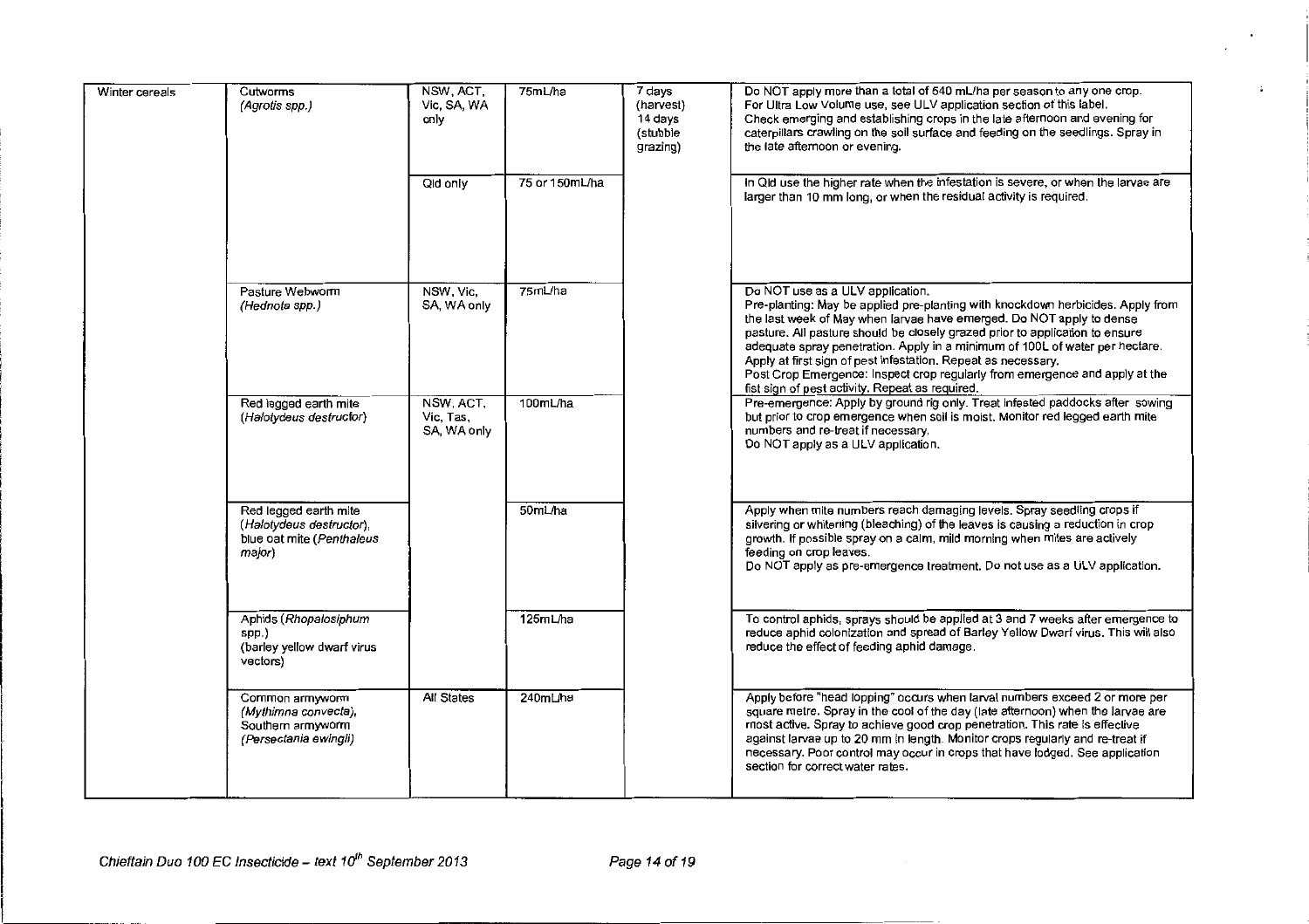# Trees & Ornamentals

| Eucalyptus              | Adults and larvae of<br>eUcalyptus leaf beetle<br>(Chrysophtharta<br>bimaculata) | Tas only | 250 mL/ha  | Apply by fixed wing aircraft or by helicopter using<br>hydraulic nozzles or micronair equipment, to the<br>crowns of eucalypt trees. Micronair application in 5<br>litres of water/ha of water has proved effective.<br>Apply before insect damage causes severe<br>defoliation. Treatment will control small and large<br>larvae as well as adult beetles.<br>For ULV application, see ULV application section of<br>this label. |
|-------------------------|----------------------------------------------------------------------------------|----------|------------|-----------------------------------------------------------------------------------------------------------------------------------------------------------------------------------------------------------------------------------------------------------------------------------------------------------------------------------------------------------------------------------------------------------------------------------|
| Banksias<br>Ornamentals | Banksia moth (Danima<br>banskiae)                                                | WA only  | 20 mL/100L | Apply on a regular program at 2 week intervals at<br>early flower development. Commence spraying<br>when blooms are immature and continue until<br>flowers are fully developed.                                                                                                                                                                                                                                                   |

**NOT TO BE USED FOR ANY PURPOSE OR IN ANY MANNER CONTRARY TO THIS LABEL UNLESS AUTHORISED UNDER APPROPRIATE LEGISLATION**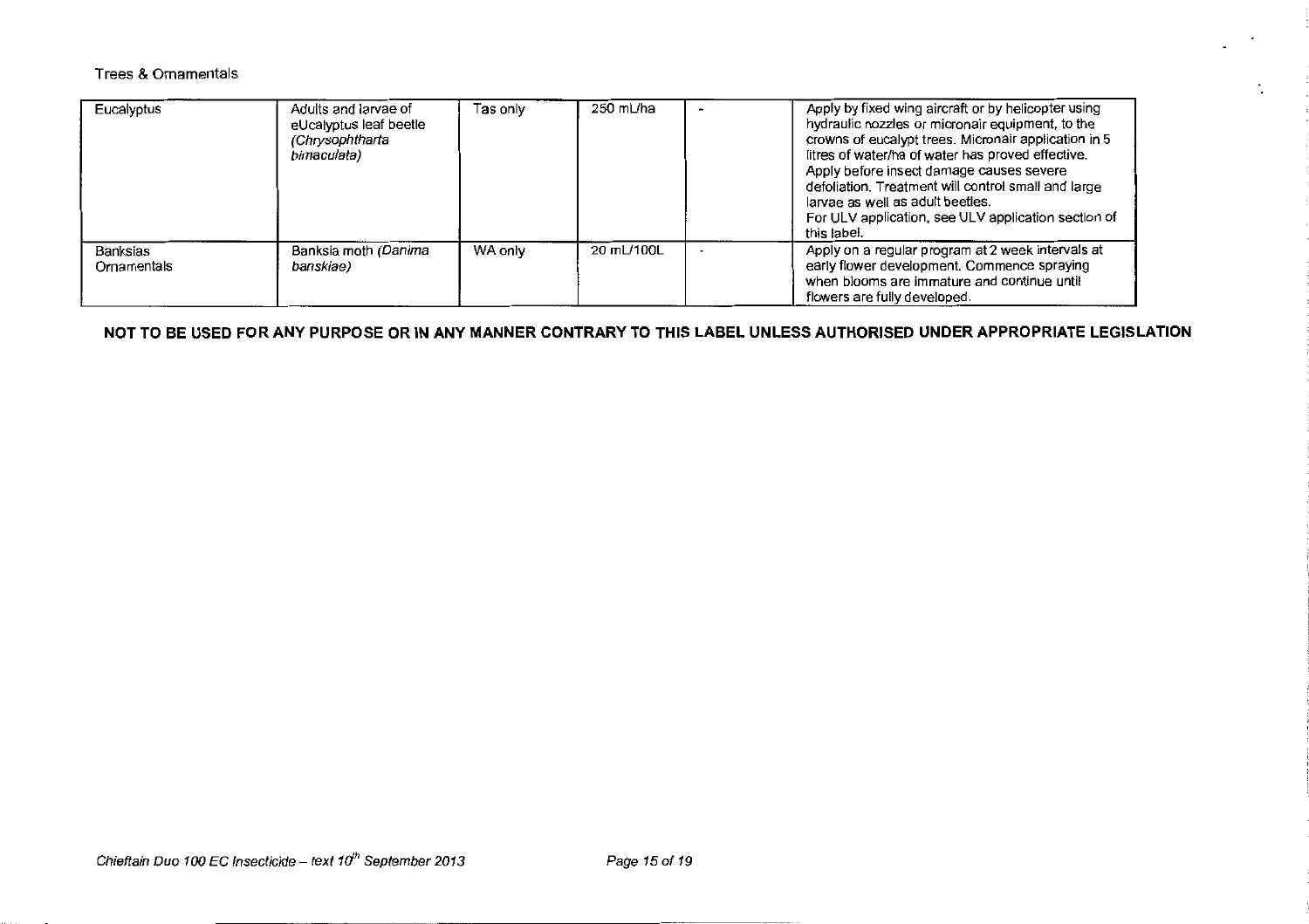#### WITHHOLDING PERIODS:

# BROCCOLI, BRUSSELS SPROUTS, CABBAGES, CAULIFLOWERS, CHINESE CABBAGE, KALE, KOHLRABI, TOMATOES, TURNIPS- DO NOT HARVEST FOR 1 DAY AFTER APPLICATION

#### LETTUCE- DO NOT HARVEST FOR 3 DAYS AFTER APPLICATION

MAIZE, MUNG BEANS, NAVY BEANS, RICE, SORGHUM, SOYBEANS, SWEET CORN, TOBACCO: DO NOT HARVEST FOR 7 DAYS AFTER APPLICATION

# WINTER CEREALS: DO NOT HARVEST FOR 7 DAYS AFTER APPLICATION DO NOT GRAZE TREATED STUBBLE FOR 14 DAYS AFTER APPLICATION

LUCERNE- DO NOT GRAZE OR CUT FOR STOCK FEED FOR 14 DAYS AFTER APPLICATION.

COTTON, LINSEED, STONE & POME FRUIT: DO NOT HARVEST FOR 14 DAYS AFTER APPLICATION

CANOLA: DO NOT CUT AND WINDROW FOR HARVEST FOR 21 DAYS AFTER APPLICATION DO NOT GRAZE OR CUT FOR STOCKFEED FOR 21 DAYS AFTER APPLICATION.

SUNFLOWERS: DO NOT HARVEST FOR 21 DAYS AFTER APPLICATION

FIELD PEAS & LUPINS: DO NOT HARVEST FOR 4 WEEKS AFTER APPLICATION

# LINOLA: DO NOT HARVEST FOR 12 WEEKS AFTER APPLICATION PASTURES- DO NOT GRAZE FOR 3 DAYS AFTER APPLICATION. -DO NOT CUT FOR STOCK FEED FOR 14 DAYS AFTER APPLICATION.

# GENERAL INSTRUCTIONS

This product is a contact and residual insecticide. It can be used as a protective treatment when applied at regular intervals or as a knockdown treatment to control existing larvae. Best results will be obtained by spraying at egg hatch. Thorough coverage is essential to ensure adequate control. Apply during the cooler parts of the day.

The product can be applied mixed with water carrier OR oil based bulking agents such as D-C-Tron Cotton Spray Oil or other compatible ULV products.

#### MIXING

Low Volume and High volume applications by ground rig or aircraft when the product is applied with **water as a carrier** 

Add the required quantity to water in the spray tank and mix thoroughly. Maintain agitation during mixing and application.

Ultra Low Volume (ULV) application by aircraft when the product is applied with oil based bulking agents This product can be mixed with D-C-Tron Cotton Spray Oil or other compatible products (see Compatibility Section).

Add the mixing partner to the spray tank first. engage agitation system and add the required amount of Chieftain Duo 100EC Insecticide direct to the spray tank. DO NOT mix with water to ensure there is no water in the spraying system.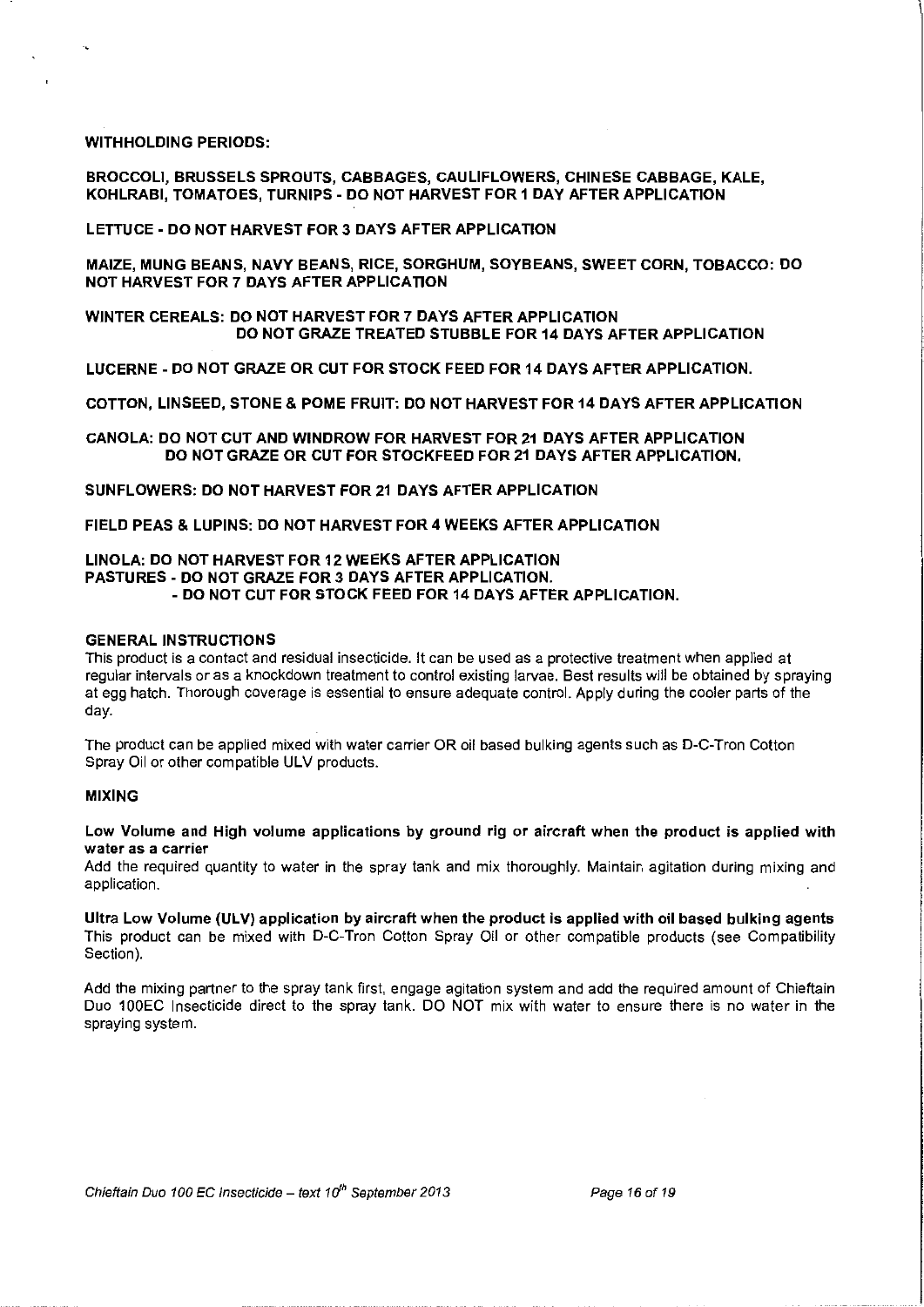# **APPLICATION**

# **Low volume and High Volume by ground rig or aircraft when Chieftain Duo 100EC Insecticide is applied with water carrier**

This product can be applied by ground or aircraft with a water carrier. Thorough coverage is essential to ensure adequate control. Always apply with a non-ionic surfactant at its labeled rate, unless detailed on the label of the tank mix partner. Apply in cooler parts of the day or night.

**Ground Application - water carrier** : For low volume spraying of field crops with ground rigs, use a total volume of 50-200 Llha except for sweet corn, tomatoes and tobacco where higher volumes should be used. Drop arms should be used on ground rigs in row crops taller than 300mm. The application should be made as a fine spray, preferably using hollow cone nozzles and a droplet size of 150-200 microns unless otherwise recommended in the Critical Comments.

#### **Aerial Application- water carrier** :

DO NOT apply to trellis tomatoes by aircraft.

Use at least 20 L/ha of total spray volume.

For spring/early summer applications to cereals, linola, canola, rice and to other dense crops, apply in a total spray volume of 30 to 35L/ha. If possible, spray in a cross wind. Avoid spraying in calm conditions or when wind is light and variable in direction. Apply as a spray of 100-150 microns VMD.

#### **Ultra Low Volume (ULV) application by aircraft**

Chieflain Duo 100EC Insecticide mixed with D-C-Tron Cotton Spray Oil or other compatible products should be applied in a minimum total spray volume of 1.5L/ha. It should only be applied by aircraft with suitable equipment to provide a droplet size of approximately 80-100 microns VMD. Applications should be made during the cooler parts of the day or at night. Avoid application in calm or very windy conditions. Preferably apply in light to moderate cross winds.

#### **COMPATIBILITY**

# **Low Volume and High Volume Application by ground rig or aircraft when Chieftain Duo 100EC Insecticide is applied with water as a carrier**

This product is compatible with D-C-Tron Cotton Spray Oil, Mancozeb 750 WG, dicamba, Kocide<sup>1</sup>, methomyl, chlorpyrifos 300, Ridomil<sup>1</sup>, Wuxal<sup>1</sup>, Clethodim, , dimethoate, diquat, glyphosate, Tigrex<sup>1</sup>, Jaguar<sup>1</sup>, simazine, lmazathypr 700 WG, 2,4-D Amine, 2,4-D Ester, 2,4-DB, MCPA, paraquat.

Do NOT mix this product with wettable powders and water dispersible granules **BEFORE** addition to the spray tank.

This product can be mixed with Mancozeb 750 WDG providing the mixture is agitated efficiently and used immediately.

#### **Ultra Low Volume by aircraft**

This product should only be mixed with specific ULV formulations of other insecticides eg Chlorpyrifos 300, and PBO synergists, when mixed according to the directions on the PBO synergist labels.

#### **INSECTICIDE RESISTANCE WARNING**



For insecticide resistance management Chieflain Duo **1** OOEC Insecticide is a Group 3A insecticide.

Some naturally-occurring insect biotypes resistant to Chieftain Duo 100EC Insecticide and other Group 3A insecticides may exist through normal genetic variability in any insect population. The resistant individuals can eventually dominate the insect population if Chieftain Duo 100 EC Insecticide or other Group 3A Insecticides are used repeatedly. The effectiveness of Chieflain Duo **1** OOEC Insecticide on resistant individuals could be significantly reduced. Since the occurrence of resistant individuals is difficult to detect prior to use, Sinon Australia Pty Limited accepts no liability for any losses that may result from the failure of Chieftain Duo 100EC Insecticide to control resistant insects.

Chieftain Duo 100 EC Insecticide- text *1rf'* September 2013 Page 17 of 19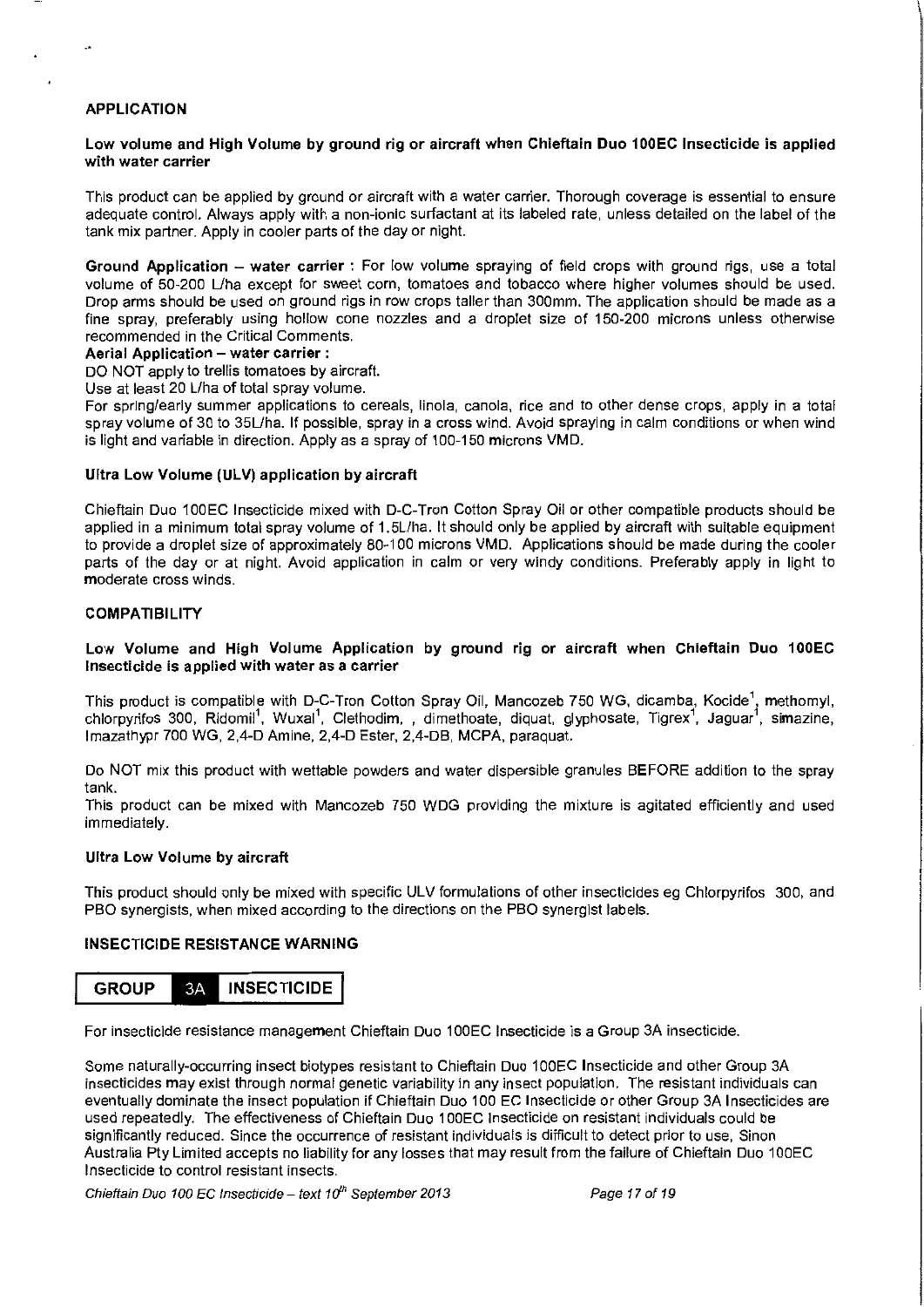Chieftain Duo 1 OOEC Insecticide may be subject to specific resistance strategies. For further information contact your local supplier, Sinon representative or local department of agriculture agronomist.

In NSW and Qld, application of this product to Helicoverpa armigera larvae longer than 5mm may not only be ineffective but it may increase the level of synthetic pyrethroid resistance. This product should NOT be used to treat infestations that were not controlled by an earlier application of it or another synthetic pyrethroid. Infestations not controlled by this product should be treated with another insecticide from another chemical group. Application of this product with an insecticide from another chemical group such as mehtomyl will assist with the management of synthetic pyrethroid resistant Helicoverpa armigera.

# **PROTECTION OF LIVESTOCK**

.·

Dangerous to bees. DO NOT spray on any plants in flower while bees are foraging. This product is known to have a deterrent effect on foraging bees for a short period of time after spraying. Risk to bees is reduced by spraying in the early morning and late evening when bees are not foraging.

# **PROTECTION OF WILDLIFE, FISH, CRUSTACEANS AND ENVIRONMENT**

Dangerous to fish and aquatic invertebrates such as yabbies. DO NOT contaminate streams, rivers or waterways with the chemical or the used container. Drift and run-off from treated areas may be hazardous to fish **or crustaceans in adjacent sites.** 

#### **STORAGE AND DISPOSAL**

Store in the closed, original container, in a dry, cool, well-ventilated area out of direct sunlight. Triple or preferably pressure rinse containers before disposal. Add rinsings to spray tank. DO NOT dispose of undiluted chemicals on site.

This container can be recycled if it is clean, dry, free of visible residues and has the *drumMUSTER* logo visible. Triple or pressure rinse container for disposal. Dispose of rinsate by adding to the spray tank. Do not dispose of undiluted chemicals on site. Wash outside of the container and the cap. Store cleaned container in a sheltered place with cap removed. It will then be acceptable for recycling at any drumMUSTER collection or similar container management site. The cap should not be replaced but may be taken separately. If not recycling, break, crush or puncture and deliver empty packaging for appropriate disposal to an approved waste management facility. If an approved waste management facility is not available, bury the empty packaging 500mm below the surface in a disposal pit specifically marked and set up for this purpose, clear of waterways, desirable vegetation and tree roots, in compliance with relevant Local, State or Territory government regulations. **DO NOT** burn empty containers or product.

If not recycling, break, crush or puncture and bury empty containers in a local authority landfill. If no landfill is available, bury the containers below 500mm in a disposal pit specifically marked and set up for this purpose clear of water ways desirable vegetation and tree roots. Empty containers and product should not be burnt. If the container is a returnable/refillable type, when empty, or the contents are no longer required, return the container to the point of purchase. This type of container remains the responsibility and property of Sinon.

#### **SAFETY DIRECTIONS**

Harmful if swallowed. Will irritate the eyes and skin. Facial skin contact may cause temporary facial numbness. Avoid contact with eyes and skin. Avoid inhaling vapour or spray mist.

When preparing spray wear cotton overalls buttoned to the neck and wrist and a washable hat, elbow-length PVC gloves and a face shield or goggles. If product in eyes, wash it out immediately with water. After use and before eating, drinking or smoking, wash hands, arms and face thoroughly with soap and water. After each day's use, wash gloves, face shield or goggles and contaminated clothing.

#### **FIRST AID**

If poisoning occurs, contact a doctor or Poisons Information Centre (Phone Australia: 131126). If swallowed, DO NOT induce vomiting. Give a glass of water.

# **MATERIAL SAFETY DATA SHEET**

Additional information is listed in the Material Safety Data Sheet which is available from the supplier.

#### **NOTICE TO BUYER**

Seller warrants that the product conforms to its chemical description and is reasonably fit for the purpose stated on the label when used in accordance with directions under normal conditions of use. No warranty of

Chieftain Duo 100 EC Insecticide- text 1 *o'"* September 2013 Page 18 of 19